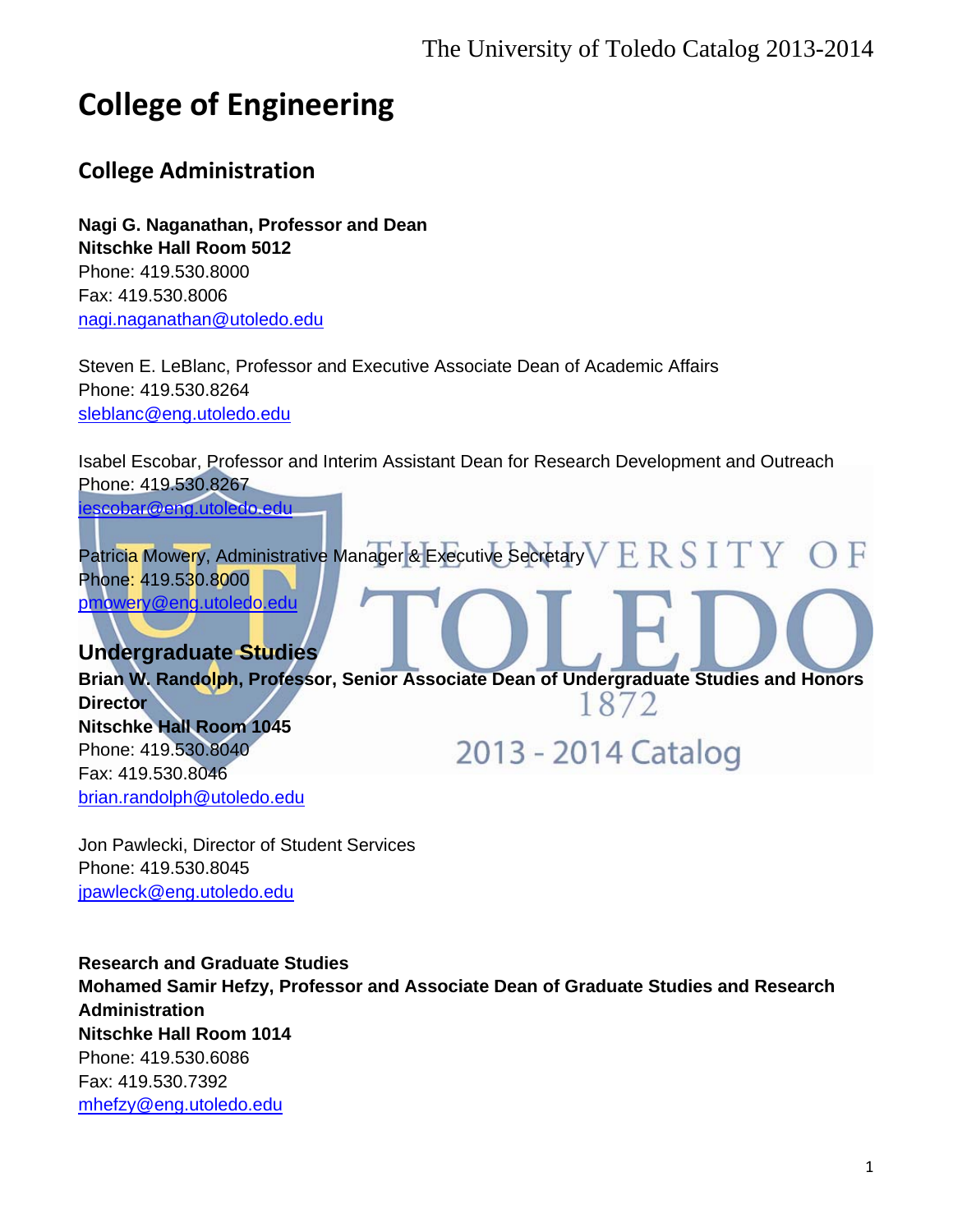THE UNIVERSITY OF

1872

2013 - 2014 Catalog

**College Computing Gregory Gaustad, Director Nitschke Hall Room 1010**  Phone: 419.530.8023 Fax: 419.530.8026 ggaustad@eng.utoledo.edu

#### **College Relations & Facilities Management**

**Sandra Stewart, Assistant Resource Manager Nitschke Hall Room 5006**  Phone: 419.530.8014 Fax: 419.530.8006 sstewart@eng.utoledo.edu

**Engineering Career Development Center** 

**Vickie L. Kuntz, Director Nitschke Hall Room 1045**  Phone: 419.530.8054 Fax: 419.530.8056 vkuntz@eng.utoledo.edu

## **Academic Departments**

**Bioengineering Arun Nadarajah, Professor and Chair Nitschke Hall Room 5051**  Phone: 419.530.8030 Fax: 419.530.8076 arunan.nadarajah@utoledo.edu

Scott C. Molitor, Undergraduate Program Director smolito@utnet.utoledo.edu

Arunan Nadarajah, Graduate Program Director Arunan.nadarajah@utoledo.edu

Lindsey Patrisso, Asst. Dir. of Dept. Student Services Lindsey.patrisso@utoledo.edu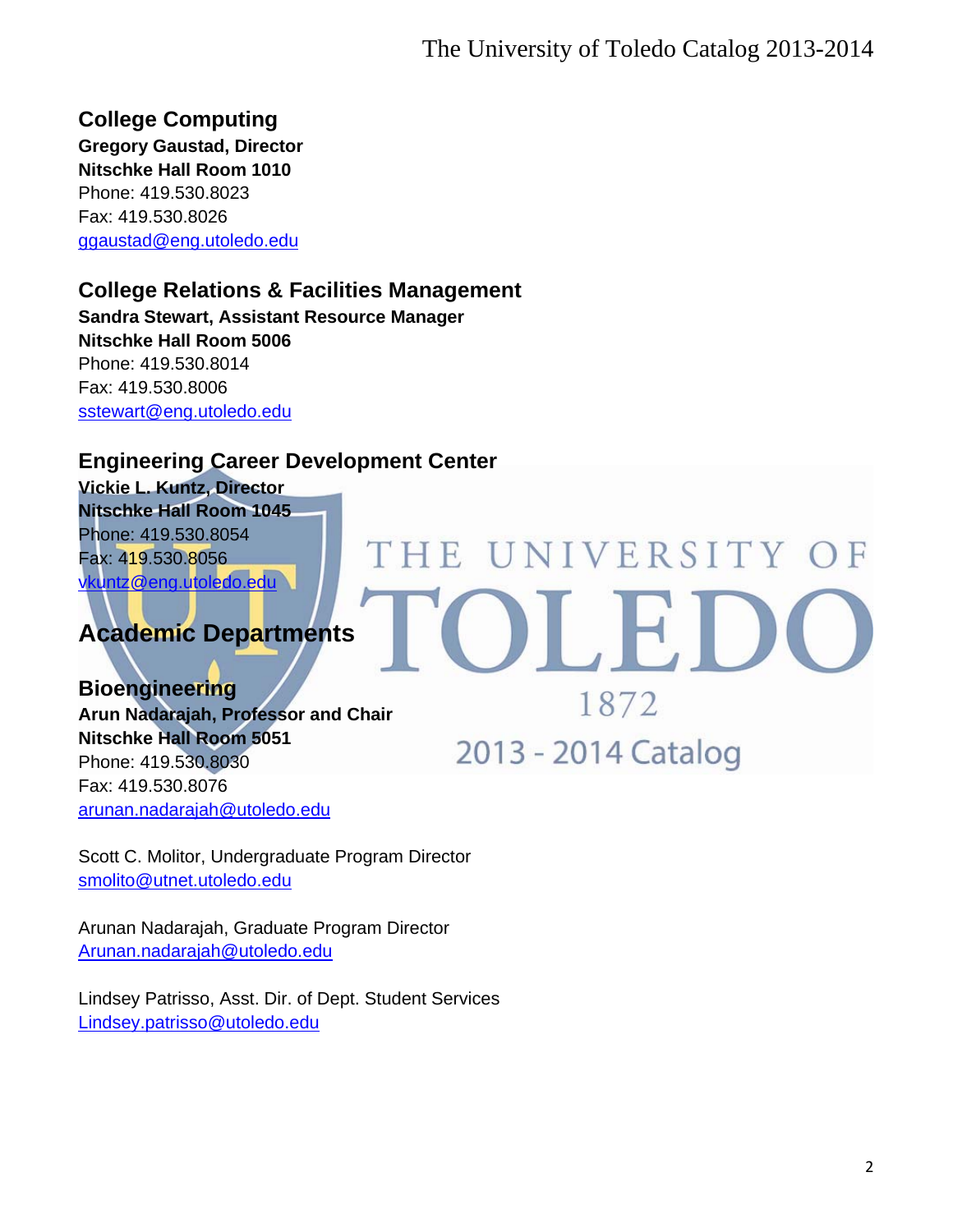1872

**Chemical and Environmental Engineering G. Glenn Lipscomb, Professor and Chair Nitschke Hall Room 3048**  Phone: 419.530.8080 Fax: 419.530.8086 glenn.lipscomb@utoledo.edu

Dong-Shik Kim, Undergraduate Program Director dong.kim@utoledo.edu

Constance Schall, Graduate Program Director constance.schall@utoledo.edu

Chanda Raine, Assoc. Dir. of Dept. Student Services chanda.raine@utoledo.edu

**Civil Engineering** 

**Ashok Kumar, Professor and Chair Nitschke Hall Room 3006**  Phone: 419.530.8115 Fax: 419.530.8116 ashok.kumar@eng.utoledo.edu

Rose Ackerman, Asst. Dir. of Dept. Student Services RoseMarie.Ackerman@utoledo.edu

**Electrical Engineering and Computer Science 2014 Catalog Mansoor Alam, Professor, Graduate Program Director and Chair Nitschke Hall Room 2008**  Phone: 419.530.8140 Fax: 419.530.8146 mansoor.alam2@utoledo.edu

Richard Molyet, Undergraduate Program Director richard.molyet@utoledo.edu

Mansoor Alam, Graduate Program Director mansoor.alam2@utoledo.edu

Christie Hennen, Assoc. Dir. of Dept. Student Services chennen@eng.utoledo.edu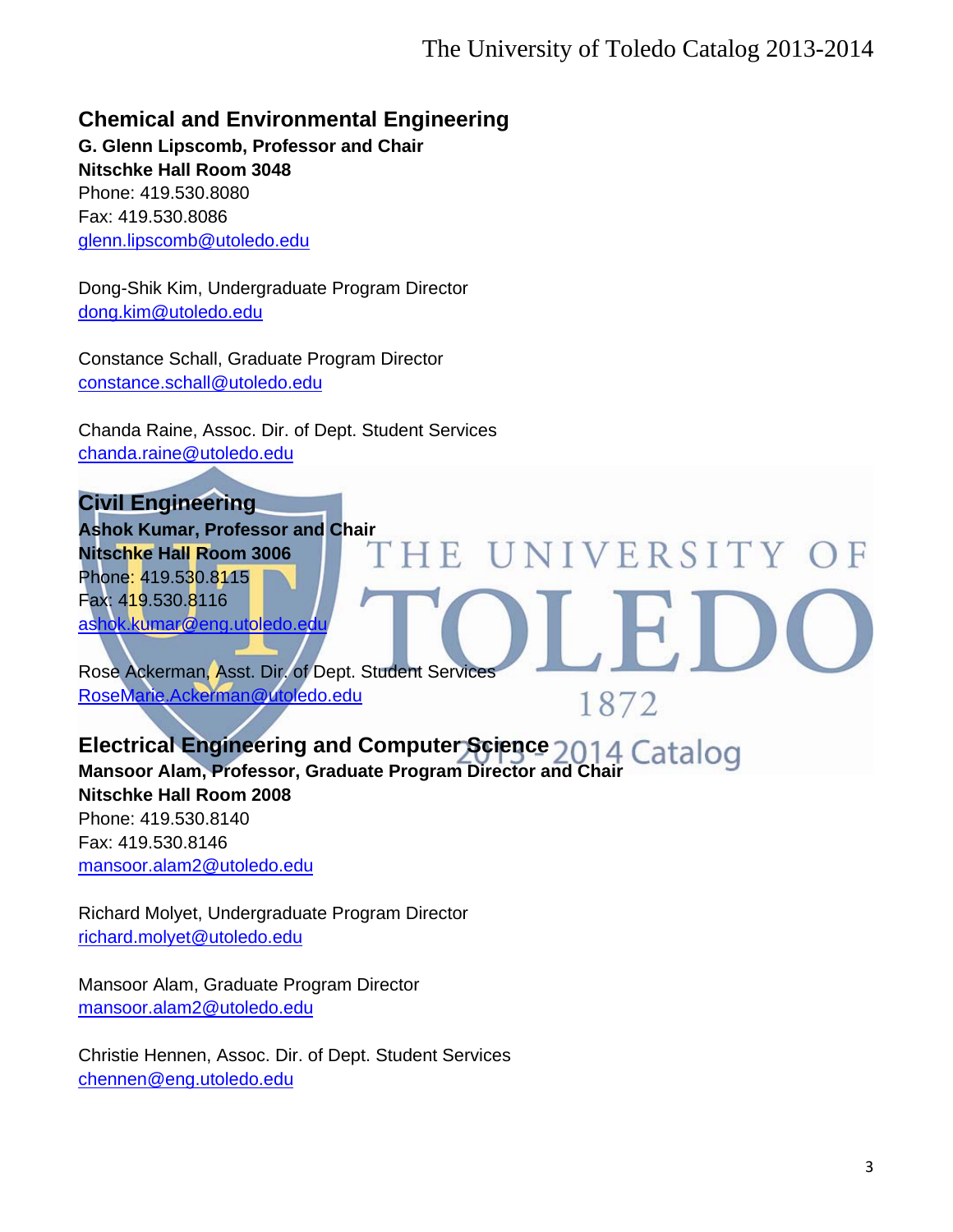**Mechanical, Industrial and Manufacturing Engineering Abdollah A. Afjeh, Professor and Chair Nitschke Hall Room 4006**  Phone: 419.530.8210 Fax: 419.530.8206 aafjeh@eng.utoledo.edu

Matthew Franchetti, Undergraduate Program Director matthew.franchetti@utoledo.edu

Efstratios Nikolaidis, Graduate Program Director enikolai@eng.utoledo.edu

Debbra Kraftchick, Assoc. Dir. of Dept. Student Services dkraftch@eng.utoledo.edu

#### **Engineering Technology**

**Allen Rioux, Associate Professor, Chair** 

**North Engineering Room 1600**  Phone: 419.530.3129 Fax: 419.530.3068 allen.rioux@utoledo.edu

Richard A. Springman, Student Support Director Richard.springman@utoledo.edu

Hong Wang, CSET Program Director hong.wang2@utoledo.edu

2013 - 2014 Catalog

1872

THE UNIVERSITY OF

William (Ted) Evans, Graduate Program Director, EET Program Director William.evans@utoledo.edu

Daniel Solarek, IT Program Director Daniel.solarek@utoledo.edu

Nicholas Kissoff, CET Program Director Nicholas.kissoff@utoledo.edu

Myrna Rudder, Associate Director of Dept. Student Services myrna.rudder@utoledo.edu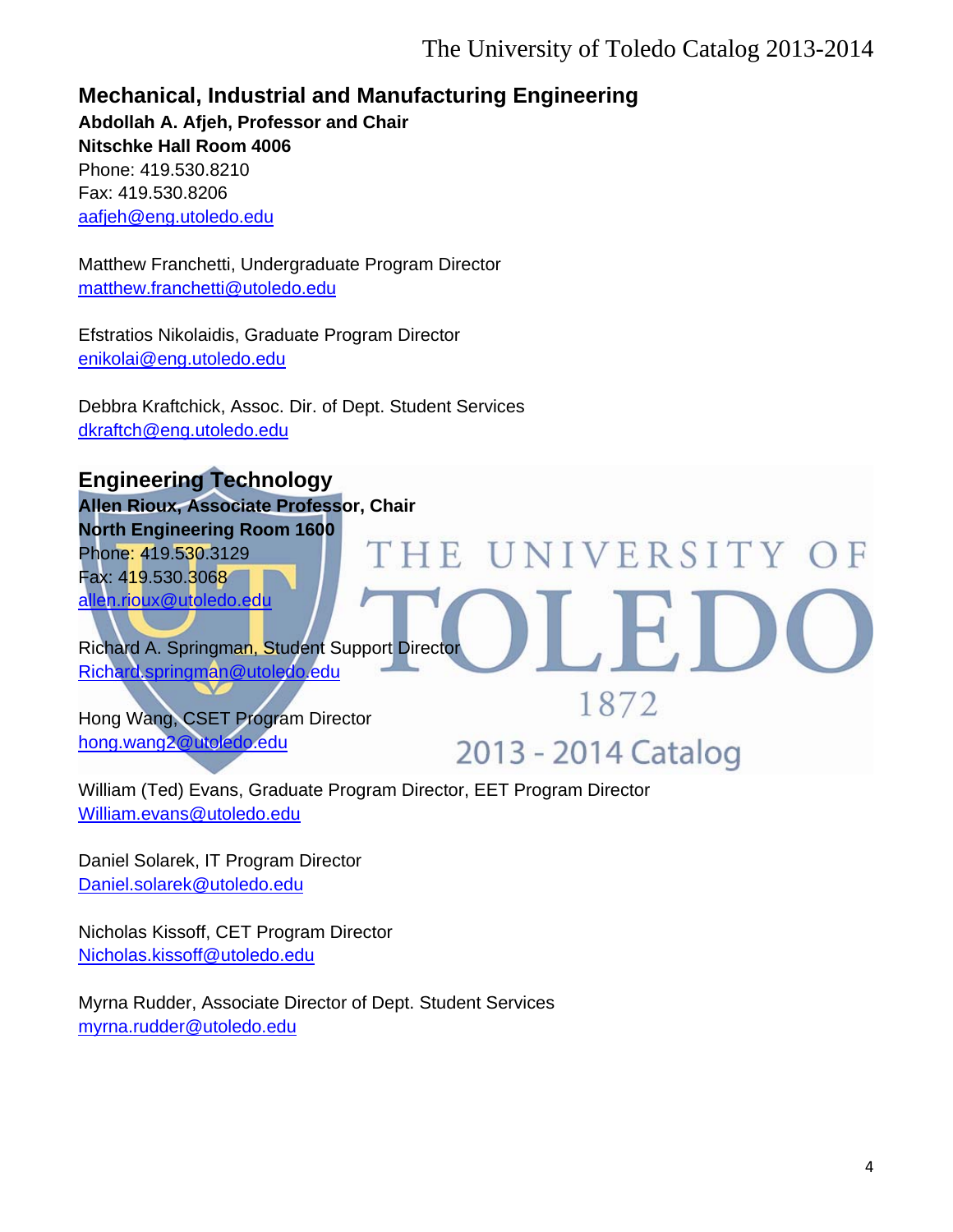#### **Mission Statement**

The mission of the College of Engineering is to achieve prominence as a student-focused college that educates engineers of recognized quality to be leaders in engineering disciplines, technology and society; and as a college that enhances the well-being of the region, state and nation through the creation and transfer of new knowledge.

#### **Accreditation**

The College of Engineering's bachelor of science programs in bioengineering, chemical engineering, civil engineering, computer science and engineering, electrical engineering and mechanical engineering are accredited by the Engineering Accreditation Commission (EAC) of ABET, www.abet.org. The program in computer science and engineering is also accredited by the Computing Accreditation Commission (CAC) of ABET.

The bachelor of science programs in computer science and engineering technology, construction engineering technology, mechanical engineering technology and electrical engineering technology are accredited by the Engineering Technology Accreditation Commission (ETAC) of ABET, www.abet.org. In addition, the bachelor of science programs in computer science and engineering technology and information technology are accredited by the Computing Accreditation Commission (CAC) of ABET.

## **Programs of Study**

#### **Undergraduate Degree Programs**

The College of Engineering offers six bachelor of science in engineering programs – bioengineering, chemical engineering, civil engineering, computer science and engineering, electrical engineering and mechanical engineering. The college also offers four bachelor of science in engineering technology programs - computer science and engineering technology, construction engineering technology, electrical engineering technology and mechanical engineering technology - and a bachelor of science program in information technology. A minor in computer science and engineering is also available. Details are found in the Undergraduate Degree Programs of Study section of this catalog.

Students may wish to consider a dual degree plan within the College of Engineering. Depending on which two curricula are involved, careful planning from the beginning may permit the completion of both degrees with less than a full year of additional study. In any dual degree plan, the student must be accepted by both major departments and have an adviser from each of the two degree programs. With any combination, the curricular requirements of each individual degree must be met.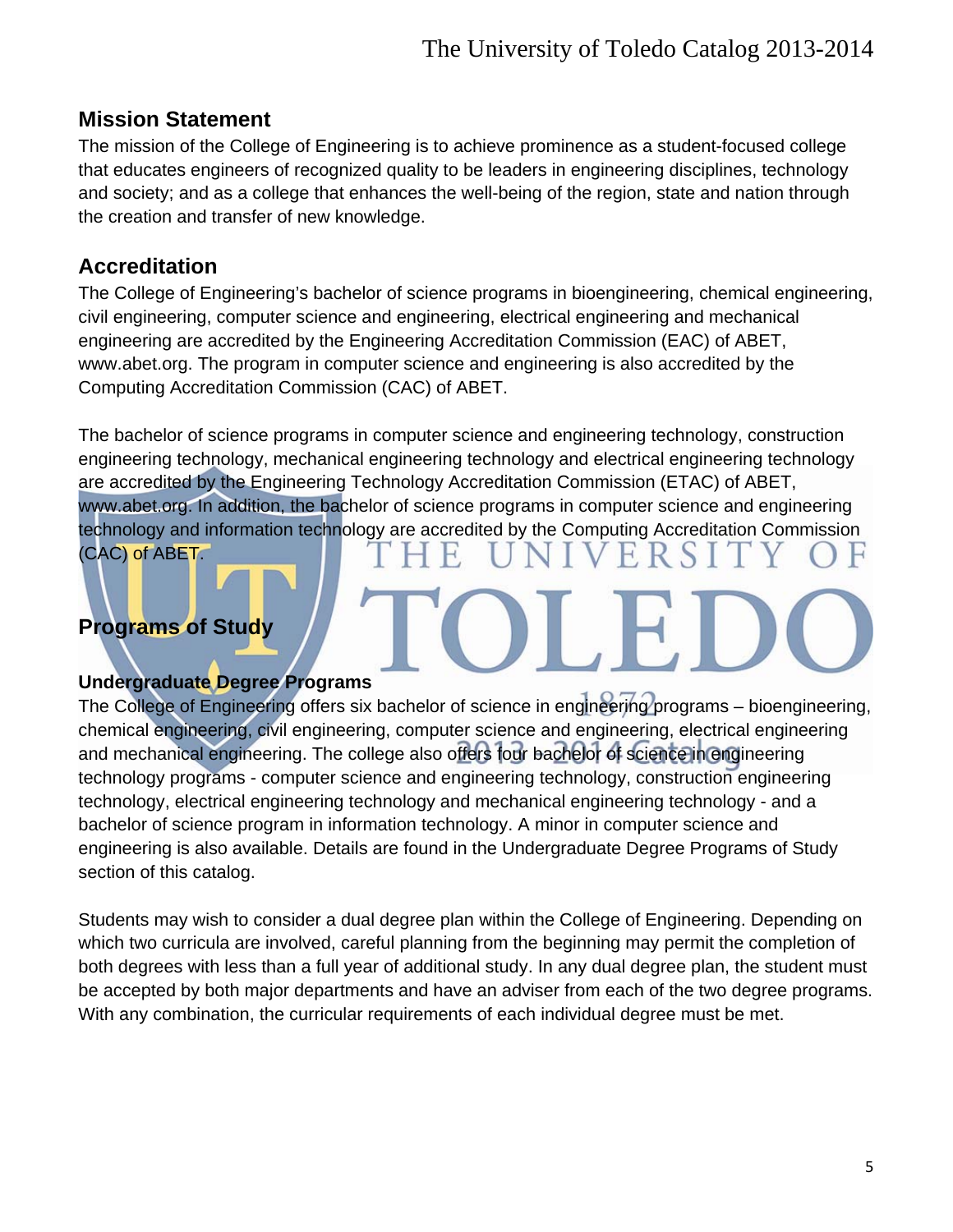#### **Graduate Programs**

The College of Engineering also offers a full range of graduate programs. Refer to the Graduate School section for information on programs and policies specifically related to graduate students.

#### **Cooperative (Co-op) Education Program**

Students in the engineering programs must complete a cooperative (co-op) educational requirement. The purpose of the co-op program is to provide students with career-related experiences. The program also helps students defray the cost of their education and enhances employment opportunities after graduation. The curriculum in each of the engineering programs is set up to accommodate four, and in some cases five, co-op assignments. To satisfy the requirement, a student must successfully participate in at least three semester-long work experiences, alternating with semesters of coursework, but many participate in four or more. The student pays a \$475 fee for each of the first three registered co-op experiences. Successful completion of each registered work experience appears on the student's transcript. A student with a registered work experience is considered a full time student for that term. The college will assist students in finding co-op positions, but does not guarantee placement. Elaborations on implementation policies are available in the college's Career Development Center.

Ι For students in the engineering technology degree programs, participation in the co-op program is op-tional. Students who wish to participate in this program should contact the Career Development Center in the College of Engineering at 419.530.8050.

### **Admission Requirements**

**First Time Freshmen** 

# 2013 - 2014 Catalog

1872

To be considered for admission to any bachelor of science program in engineering, first time freshman students need a minimum cumulative high school GPA of 3.0 (or GED average standard score of 510) **and** a minimum ACT composite score of 22 (or SAT combined score of 1030). Those taking the ACT or SAT must submit a writing section score. Students also must successfully complete a minimum of four years of high school mathematics (with coverage of trigonometry or precalculus) and high school chemistry (physics also is strongly recommended). Students who do not meet the minimum requirements will be considered for admission to an engineering technology program or they may choose another University program.

To be considered for admission to one of the bachelor of science in engineering technology programs or information technology program, first time freshman students need a minimum cumulative high school GPA of 2.5 (or GED average standard score of 480) **and** a minimum ACT composite score of 21 (or SAT combined score of 990). Those taking the ACT or SAT must submit a writing section score. Students who do not meet the minimum requirements will be considered for admission to the Transition Program in the UT Department of Exploratory Studies or may choose another University program.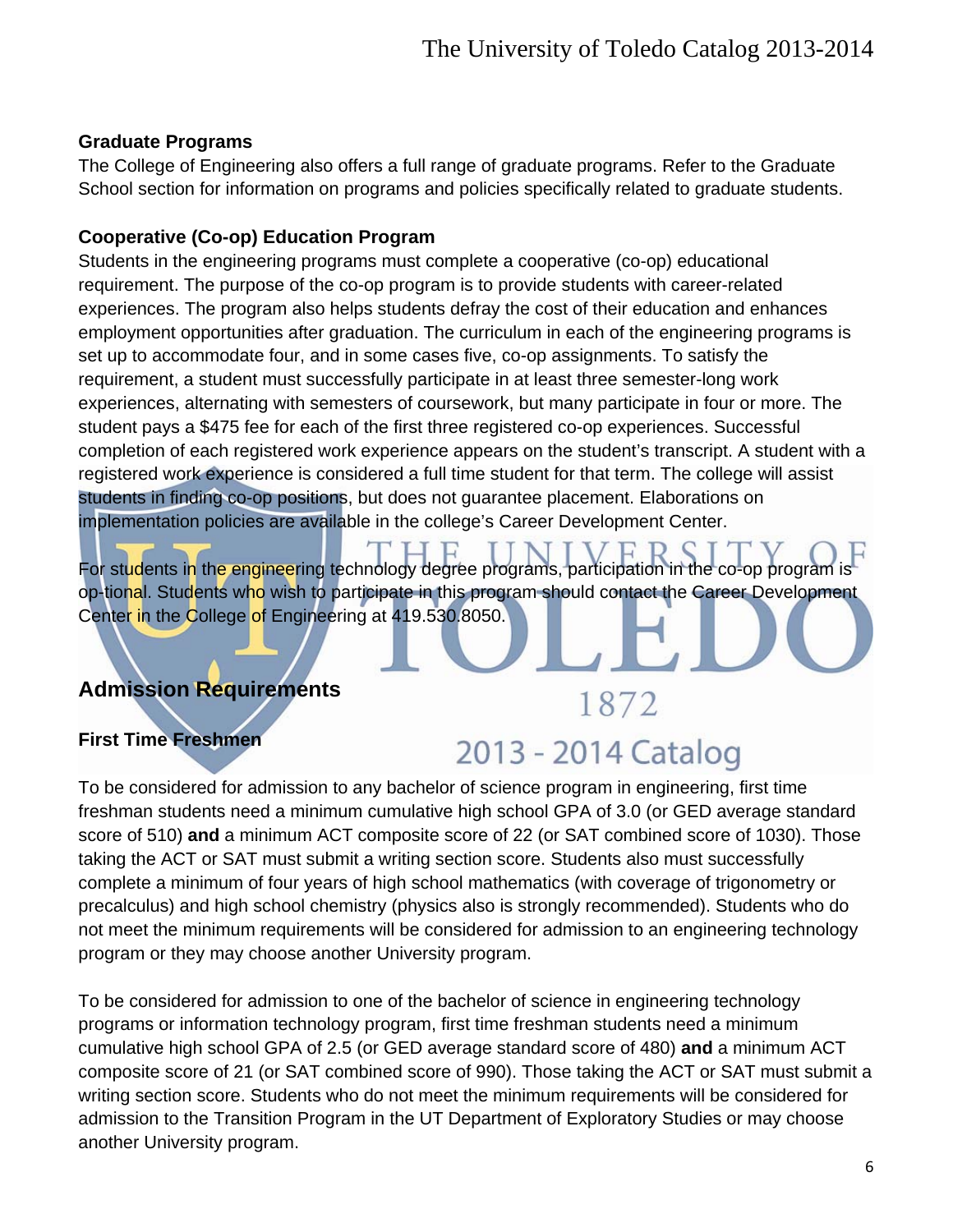#### **Transfer Students**

Transfer students seeking admission to the bachelor of science programs in bioengineering, chemical engineering, civil engineering, computer science and engineering, electrical engineering or mechanical engineering must have a minimum GPA of 2.75 from all previous college or university work and have college credit for MATH 1850 Calculus I and CHEM 1230 General Chemistry, or equivalents, with grades of at least a C. Students who have attended more than one university will be evaluated on a case-by-case basis.

Students transferring into the College of Engineering bachelor of science in engineering technology pro-grams in construction engineering technology, electrical engineering technology, mechanical engineering technology and computer science and engineering technology from other colleges within the University or from other universities must have obtained a minimum cumulative GPA of 2.0. A minimum cumulative GPA of 2.25 is required to transfer into the College of Engineering bachelor of science program in information technology. Students not admitted to an engineering program may not take engineering courses unless those courses are required for a degree program outside of engineering.

Ι Students transferring from other institutions must earn at least 32 hours of undergraduate credit in residence at The University of Toledo. At least 14 of these must be in the major area. The remaining credit hours are to be in engineering topics or in other areas that satisfy degree requirements.

Full-time students must take their last semester in residence (part-time students must take their last 14 hours in residence) unless exceptional arrangements have been made in advance with the associate dean of undergraduate studies in the college.

A total of 128 hours of course credit is required for the bachelor of science degrees, not including co-op hours. Normally, 64 hours of the baccalaureate programs in engineering technology may be transferred from an accredited community or technical college. Additional transfer credits may be applied over the 64-semester hour limit at the discretion of the undergraduate program director.

#### **Honors Program**

The Honors Program in the College of Engineering provides opportunities for challenging and individual study to undergraduate students of unusually high ability, motivation and initiative. Students with a minimum high school GPA of 3.5 and a minimum ACT composite of 25 are encouraged to apply. Current University of Toledo students and transfer students may apply for admission to the Honors Program if they have completed at least 15, but not more than 60, graded semester hours with a minimum UT GPA of at least 3.5, and have been interviewed by an honors adviser. All admissions to the Honors Program are granted on a space-available basis.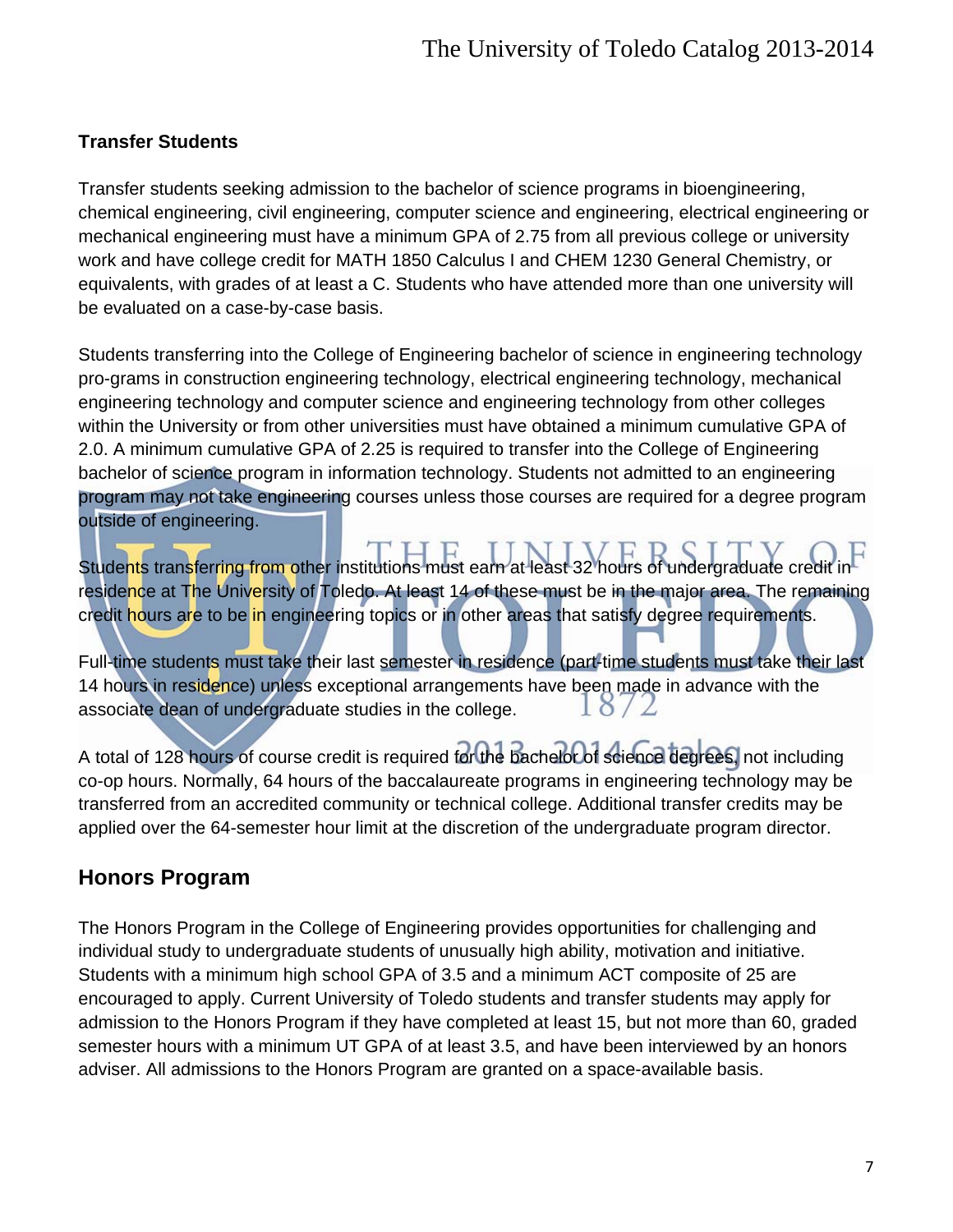To receive the College Honors citation upon graduation from an engineering bachelor's degree program, the following criteria must be met:

- 1. A minimum higher education GPA of 3.3.
- 2. A total of 33 semester hours in honors courses, six of which must be in the interdisciplinary honors area (Readings Conference) and 10 of which must be in honors courses offered by the UT College of Engineering.
- 3. An honors thesis or honors project.

#### **Academic Policies**

Students in the College of Engineering are subject to the general regulations that apply to all students enrolled in The University of Toledo. Refer to the *UT Policy website* for academic policies that apply to all students. In addition, certain regulations apply only to those who are enrolled in the College of Engineering. These are described below. H.

#### **General Degree Requirements**

To obtain a degree in an undergraduate program, students must have the proper number of credit hours in courses required for the curriculum, a minimum overall cumulative GPA of 2.0 (average of C), and a minimum GPA of 2.0 in the student's major. When a course is repeated (see below), only the grade the last time a course was taken is used in the calculation of the major GPA.

2013 - 2014 Catalog

#### **Curricular Requirements**

All six of the 128-hour bachelor of science programs in engineering have a common structure of mathematics, basic sciences, humanities/fine arts, social sciences, multicultural studies and engineering topics, plus three required semesters of co-operative education. The five 128-hour bachelor's programs in engineering technology and information technology have curricula that lead to bachelor of science degrees, for which co-operative education is optional.

The required curriculum and recommended course sequence for each program is presented in the website of the department offering that program. These curricula permit the student to complete the engineering degree requirements, along with the co-op requirement, in five years; and the engineering technology and information technology degree requirements, without co-op, in four years.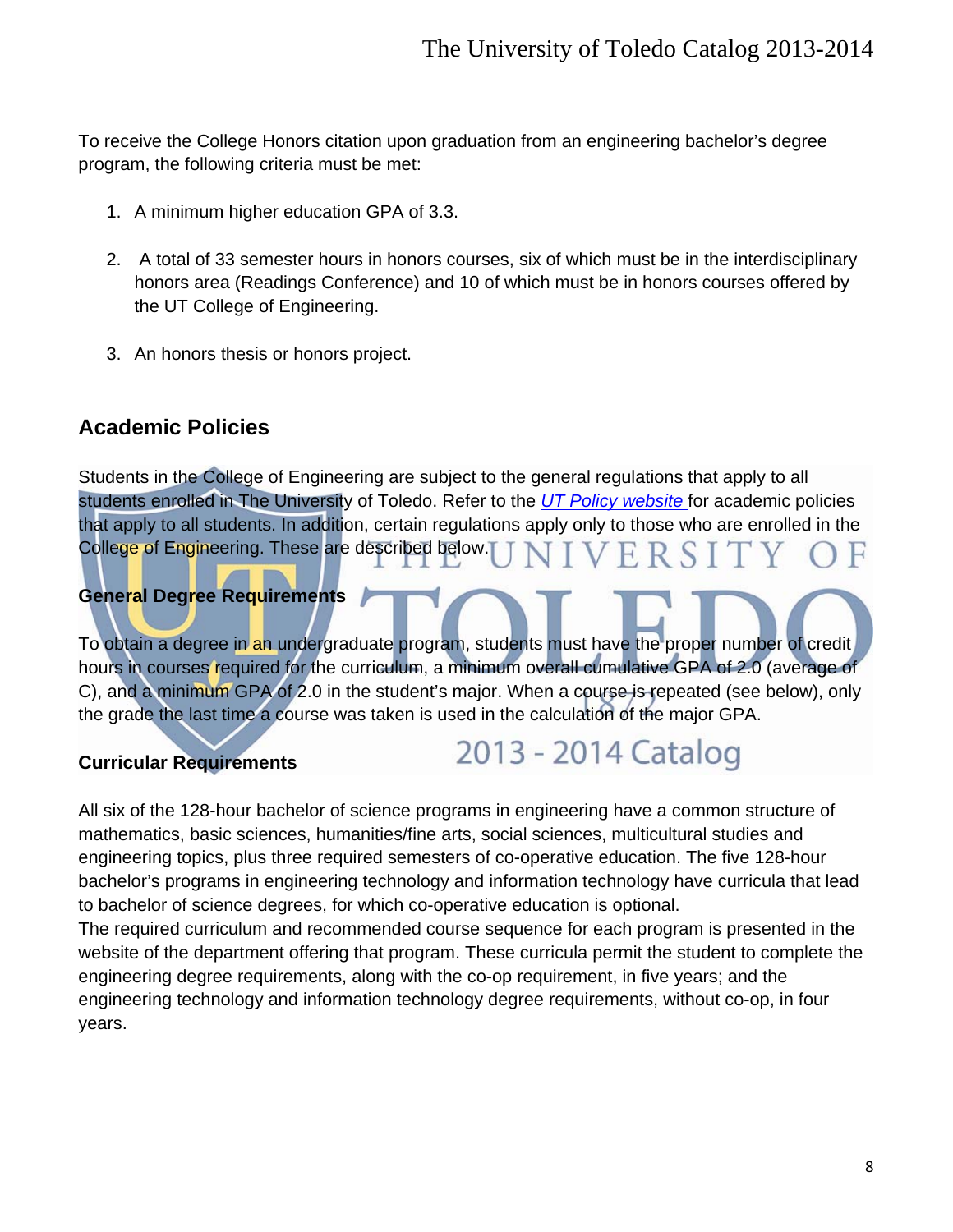#### **University Core Curriculum**

All degree candidates are required to complete between 27 and 30 credit hours of courses that comprise the University General Education/Core Curriculum. The courses are distributed in the areas of English composition, humanities/fine arts, social sciences, natural sciences, mathematics and multi-cultural studies. Completing the University General Education/Core Curriculum will satisfy the humanities/fine arts/social sciences/multicultural requirement in the College of Engineering.

#### **Pass/No Credit Option**

Engineering students have the option to take a maximum of two humanities/fine arts/social science/multicultural courses on a pass/no credit basis. Pass/no credit grade forms are available in the Engineering Undergraduate Office (Nitschke Hall Room 1045). The form must be returned to the Registrar's Office before the end of the 15th calendar day of the term.

#### **Repeated Courses/GPA Recalculation**

Students may repeat a previously attempted course. If the grade in the repeated course is higher, the student may petition the college in which the course is taught to have the initial grade excluded. from the overall GPA calculation. There is a limit in total credit hours eligible. Complete information about the GPA Recalculation Policy may be found in the *UT Policy website*. Note that all grades, including those for repeated courses, will be included in the determination of eligibility for graduation honors, fellowships, or other distinctions awarded on the basis of GPA. However, when a course in the major is repeated, only the grade the last time the course is taken is used in the major GPA calculation.

## 1872

#### **Required Academic Performance**

## 2013 - 2014 Catalog

All students are expected to maintain a minimum cumulative GPA of 2.0. A student who achieves less than a 2.0 GPA the first semester will be placed on probation and is expected to make marked advancement in subsequent semesters in order to achieve an overall 2.0 GPA. Anything less will lead to suspension or dismissal according to the policy outlined in the next section.

After 100 hours have been attempted, students should request a degree audit from their undergraduate director to formulate plans for completion of the program and obtain the necessary approval of the associate dean of undergraduate studies. Preparation of the final two-semester schedule should be completed to assure that the degree requirements will be met. Application for graduation should be made to the Registrar's Office before the published deadline, in accordance with the procedures noted in the General Section of this catalog.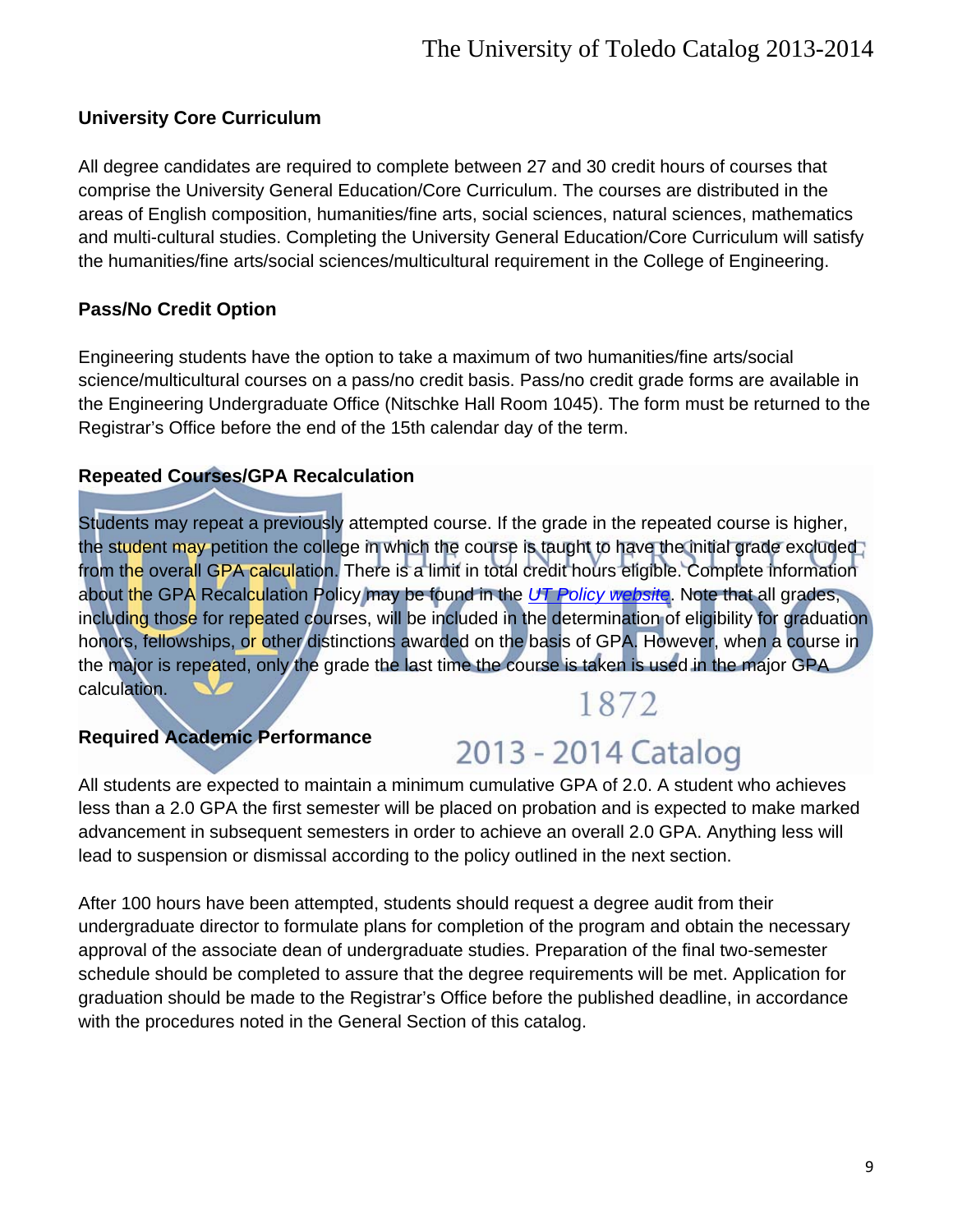#### **Probation, Suspension, Readmission and Dismissal**

After each semester, each student's progress is reviewed. Students who do not meet the minimum academic achievement level will be placed on probation or, if already on probation, may be suspended or dismissed from the college according to the rules below:

#### **Probation**

1. A student whose cumulative GPA is less than 2.0 will be placed on probation. In successive semesters, a student may remain in school as long as he/she continues to earn a GPA greater than 2.0 in each term. However, the student will remain on probation as long as the cumulative GPA is below 2.0. A student is removed from probation when the cumulative GPA is above 2.0.

2. A student earning a 1.5 GPA or less in any semester, regardless of the overall GPA, will be placed on probation.

3. Students on probation will not be permitted to interview for co-op positions.

#### **Suspension**

THE UNIVERSITY (

1. A student on probation whose cumulative and current semester GPA is below 2.0 will be subject to suspension from the college for one semester.

2. Consideration of a student's petition for reinstatement will be given only after one semester from the date of suspension. In some circumstances, the suspension may be deferred.

#### **Readmission**

## 2013 - 2014 Catalog

1. Readmission will only be by written petition to the college's associate dean of undergraduate studies. Readmission decisions will be made by the associate dean of undergraduate studies in conjunction with the department to which the student is requesting readmission.

2. The petition must be neatly written and must be received at least one month prior to the start of the semester the student desires to return.

#### **Dismissal**

1. If readmission is granted after a suspension, the student will be subject to dismissal from the college unless he/she earns a semester GPA greater than 2.0 each term until the cumulative GPA is above 2.0.

2. Further consideration of a student's petition for reinstatement will be given only after one year from the date of dismissal.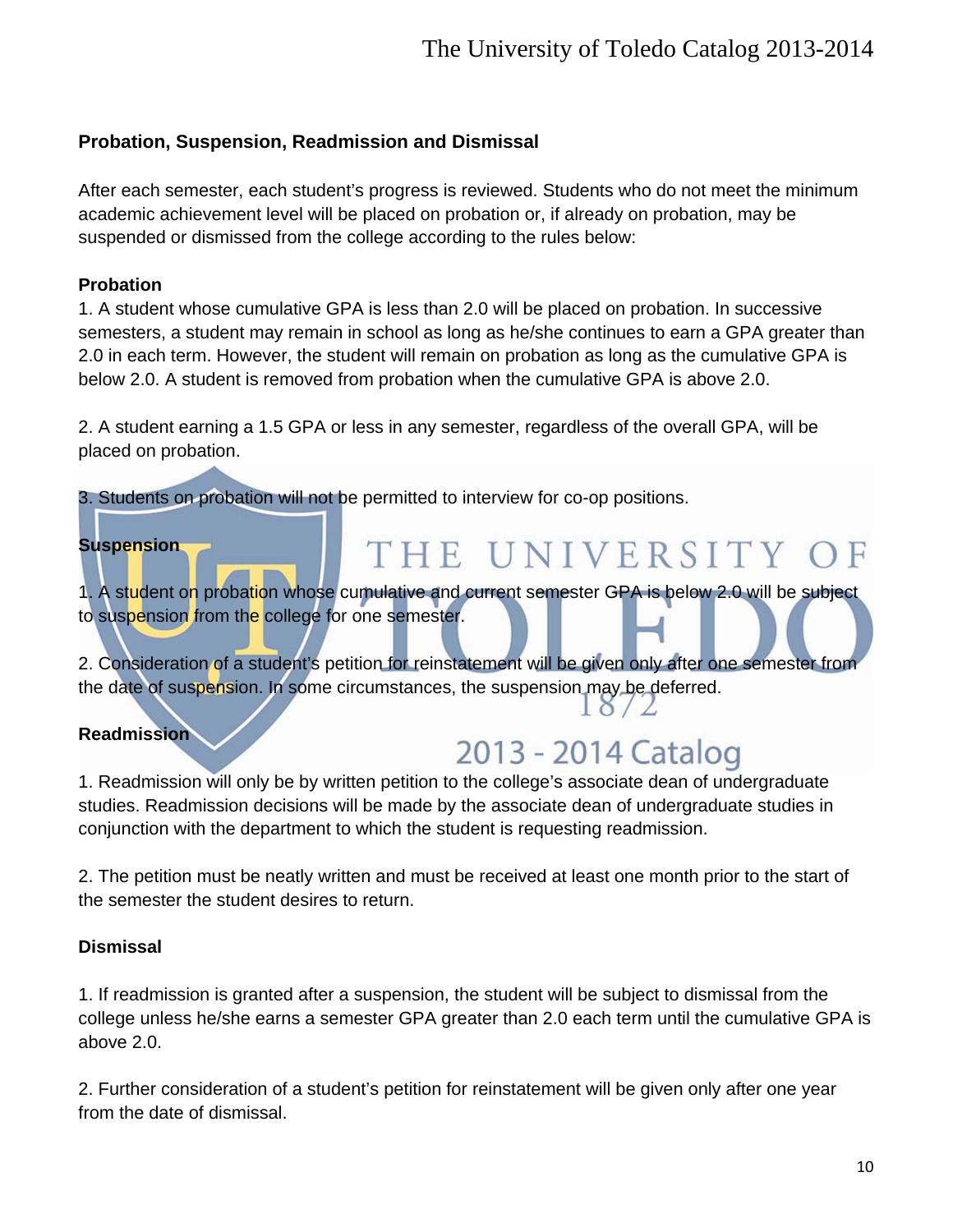### **Professional Registration**

Registration by the State of Ohio as a Professional Engineer is important for professional practice and requires four to eight years of engineering experience after graduation. However, the first step is applying for and passing the Fundamentals of Engineering (FE) examination, formerly known as the Engineer-in-Training (EIT) exam. Starting in 2014 a computer-based exam will be given in four twomonth windows each year at testing centers around the state. Application deadlines, however, are several months earlier. All engineering graduates are strongly encouraged to take the FE near their date of graduation and are permitted to sit for the exam up to six months prior to graduation with a letter from the dean. After four years of acceptable engineering experience, the State Board of Registration will permit the engineering graduate to take the Professional Engineers (PE) examination. Engineering technology graduates must pass the FE exam and need a minimum of eight years of engineering experience before taking the PE exam.

Applications should be filed to meet published deadlines of the National Council of Examiners for Engineering and Surveying and the State Board of Registration in Columbus. Additional information is available in the Office of Undergraduate Studies, from the Secretary of the Board of Registration for Professional Engineers and Surveyors, 77 S. High St., Columbus, OH 43266-0314, V www.ohiopeps.org, or from the National Council of Examiners for Engineering and Surveying Web site at www.ncees.org.

## **Undergraduate Degree Programs of Study**

The bachelor of science programs in engineering demonstrate that their graduates attain the following outcomes:

#### Catalog 2013 - 2014 (

- a.) an ability to apply knowledge of mathematics, science, and engineering
- b.) an ability to design and conduct experiments, as well as to analyze and interpret data
- c.) an ability to design a system, component, or process to meet desired needs within realistic constraints such as economic, environmental, social, political, ethical, health and safety,
- manufacturability, and sustainability
- d.) an ability to function on multidisciplinary teams
- e.) an ability to identify, formulate, and solve engineering problems
- f.) an understanding of professional and ethical responsibility
- g.) an ability to communicate effectively
- h.) the broad education necessary to understand the impact of engineering solutions in a global, economic, environmental, and societal context
- i.) a recognition of the need for, and an ability to engage in life-long learning
- j.) a knowledge of contemporary issues
- k.) an ability to use the techniques, skills, and modern engineering tools necessary for engineering practice.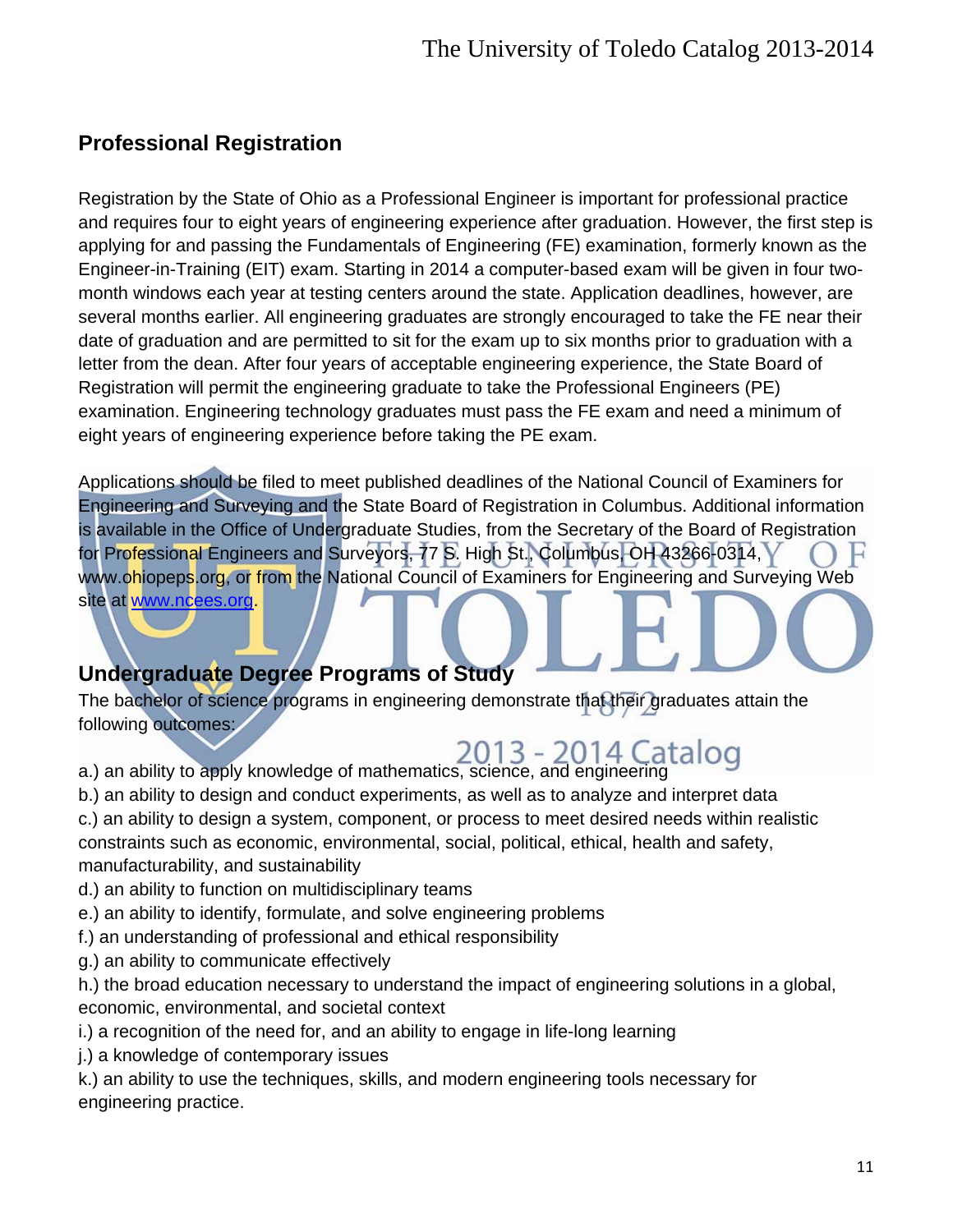The bachelor of science programs in engineering technology demonstrate that their graduates have the following learned capabilities:

a.) an ability to select and apply the knowledge, techniques, skills, and modern tools of their discipline to broadly defined engineering technology activities

b.) an ability to select and apply a knowledge of mathematics, science, engineering, and technology to engineering technology problems that require the application of principles and applied procedures or methodologies

c.) an ability to conduct standard tests and measurements; to conduct, analyze and interpret experiments; and to apply experimental results to improve processes

d.) an ability to design systems, components, or processes for broadly-defined engineering technology problems appropriate to program educational objectives

e.) an ability to function effectively as a member or leader on a technical team

f.) an ability to identify, analyze and solve broadly-defined engineering technology problems

g.) an ability to apply written, oral, and graphical communication in both technical and nontechnical environments; and an ability to identify and use appropriate technical literature

h.) an understanding of the need for and an ability to engage in self-directed continuing professional D LNOI development

i.) an understanding of and a commitment to address professional and ethical responsibilities including a respect for diversity

j.) a knowledge of the impact of engineering technology solutions in a societal and global context, and

గ

k.) a commitment to quality, timeliness, and continuous improvement.

The bachelor of science programs in computer science and engineering, computer science and engineering technology and information technology enable their students to attain, by the time of graduation:

a.) An ability to apply knowledge of computing and mathematics appropriate to the discipline

b.) An ability to analyze a problem, and identify and define the computing requirements appropriate to its solution

c.) An ability to design, implement, and evaluate a computer-based system, process, component, or program to meet desired needs

d.) An ability to function effectively on teams to accomplish a common goal

e.) An understanding of professional, ethical, legal, security and social issues and responsibilities

f.) An ability to communicate effectively with a range of audiences

g.) An ability to analyze the local and global impact of computing on individuals, organizations, and society

h.) Recognition of the need for and an ability to engage in continuing professional development

i.) An ability to use current techniques, skills, and tools necessary for computing practice.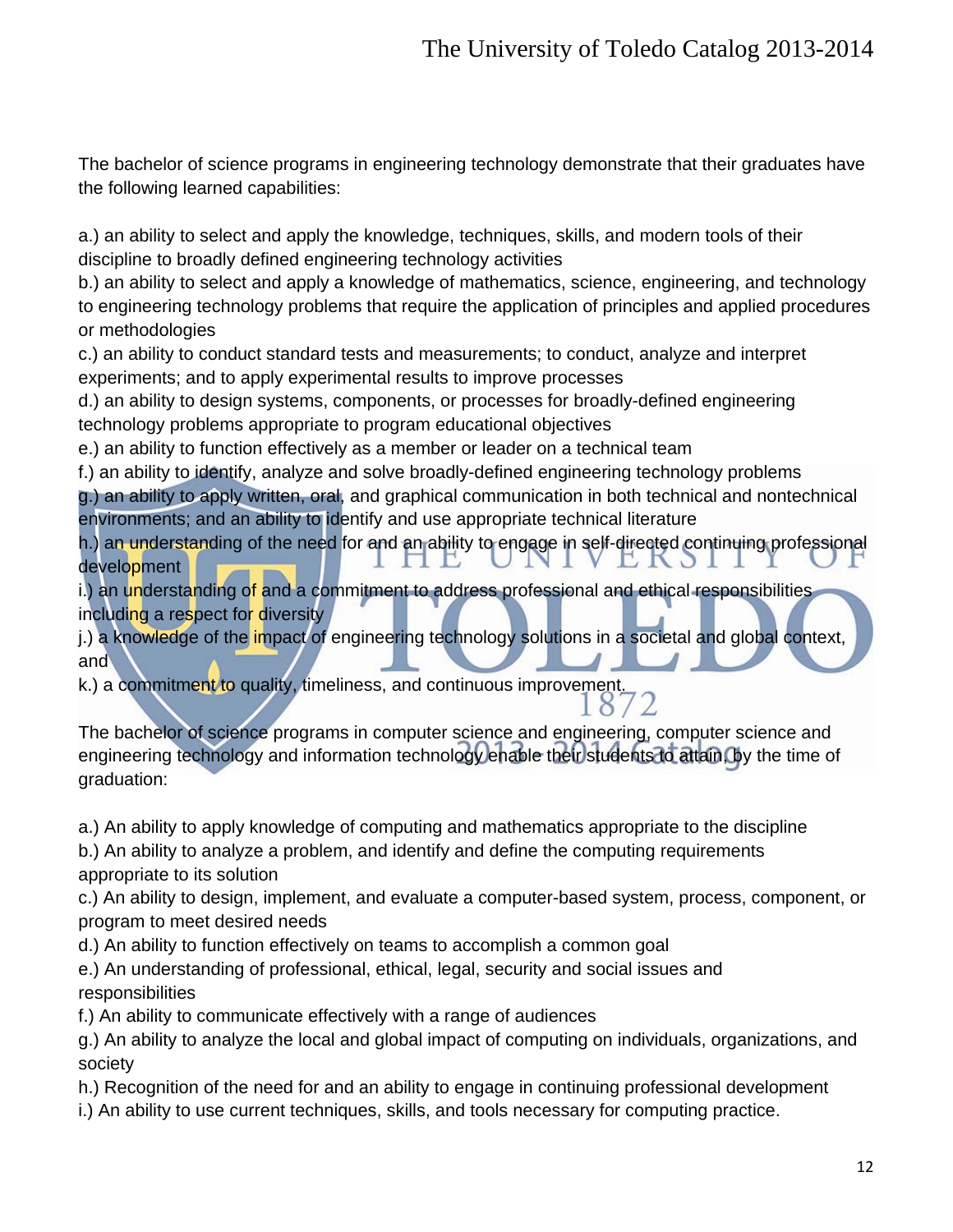#### **Minor in Computer Science and Engineering**

Students may earn a minor in computer science and engineering (CSE) by completing the six required courses listed below, plus two courses selected from the list of advanced courses. To be eligible to register for these courses, students must be coded as CSE minor candidates and have successfully completed MATH 1850 and MATH 1860. A GPA of 2.0 is required in the EECS courses.

#### **Required courses:**

EECS 1100 Digital Logic Design .............4 EECS 1510 Introduction to Object Oriented Programming 3 EECS 2500 Linear Data Structures .........3 EECS 2510 Nonlinear Data Structures ....3 EECS 2520 Discrete Structures ...............3 EECS 2110 Computer Architecture and Organization 3

#### **Advanced courses (select two):**

|  | EECS 3540 Operating Systems and Systems Programming 3 $VERSITY$ O F |    |                     |  |
|--|---------------------------------------------------------------------|----|---------------------|--|
|  | EECS 3100 Microsystems Design                                       | 4日 |                     |  |
|  | EECS 3500 Formal Languages and Automata                             |    |                     |  |
|  | EECS 3550 Software Engineering 3                                    |    |                     |  |
|  | EECS 4130 Digital Design 3                                          |    |                     |  |
|  | EECS 4500 Programming Language Paradigms 3                          |    |                     |  |
|  | EECS 4510 Translation Systems 4                                     |    |                     |  |
|  | EECS 4530 Computer Graphics I 4                                     |    | 1872                |  |
|  | EECS 4560 Database Systems I 3                                      |    |                     |  |
|  |                                                                     |    | 2013 - 2014 Catalog |  |

## **Special Programs for Undergraduates**

#### **Minor in Business Administration**

Engineering students may earn a minor in business administration by earning a C or better in six business courses, plus at least one economics course. The economics requirement for the minor may be satisfied with MIME 2600 or with ECON 1150 and 1200. The six business courses must include BUAD 2040, while the other five may be selected from the list in the College of Business and Innovation section. For students whose goal is to earn an M.B.A., the following six courses are recommended:

- BUAD 2040 Financial Accounting Information
- BUAD 2050 Accounting for Business Decision Making
- BUAD 3010 Principles of Marketing
- BUAD 3020 Principles of Manufacturing and Service Systems
- BUAD 3030 Managerial and Behavioral Processes in Organizations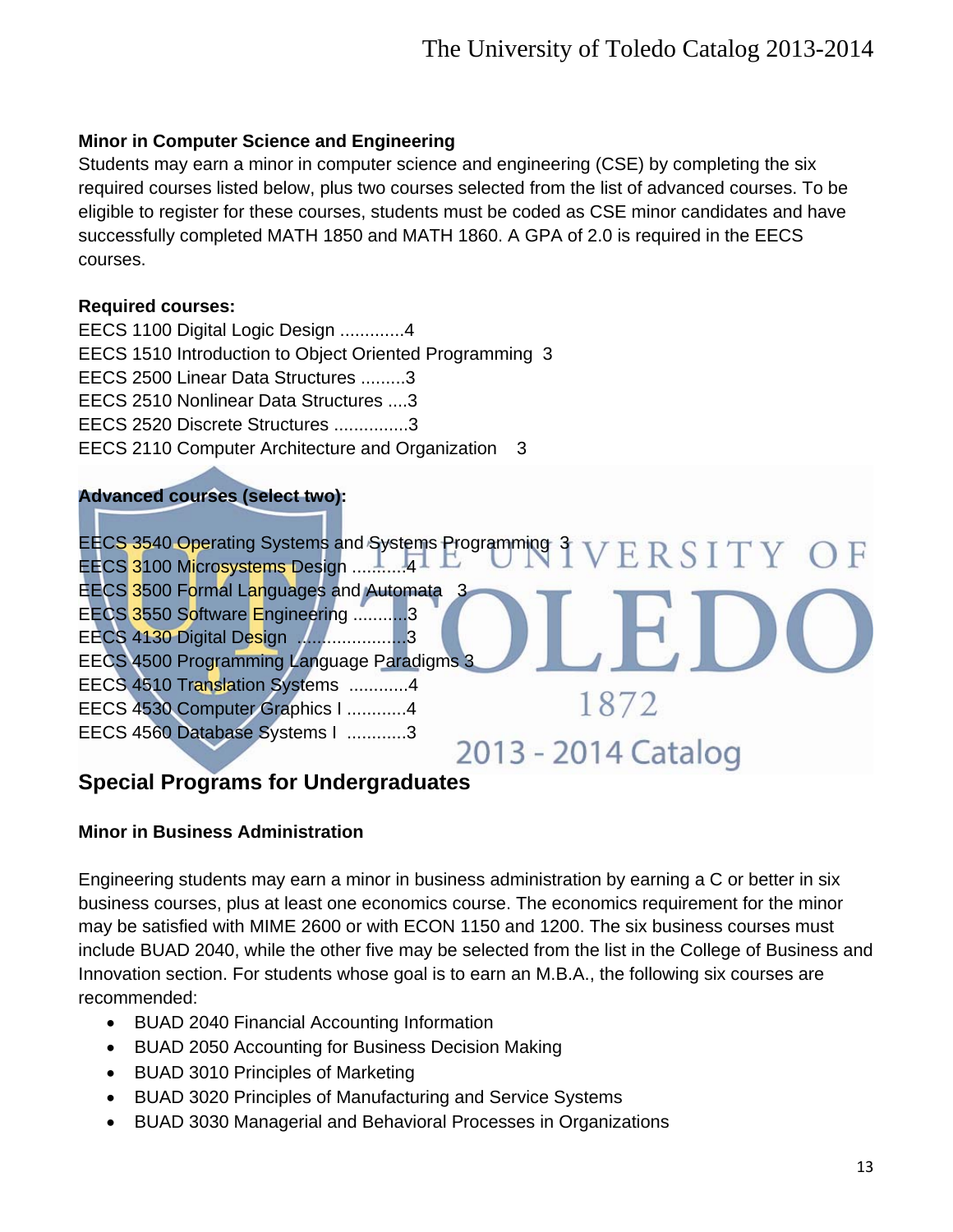BUAD 3040 Principles of Financial Management

Students not interested in an M.B.A. may wish to make substitutions in this list. For example, IBUS 3150, Understanding Cultural Differences for Business, could be used in place of any of the above courses except BUAD 2040, to simultaneously satisfy part of the multicultural requirement in the University Core Curriculum. The flexibility of the requirements allows students to focus in areas such as marketing, sales, finance, management or entrepreneurship.

Students must be sophomores to take the 2000-level business courses and juniors to take the 3000 level courses. Also, BUAD 2040 must be taken before BUAD 3040, and the economics requirement must be satisfied before taking BUAD 3010. Otherwise, business prerequisites are waived for engineering students. Students should register with the College of Business and Innovation to become candidates for the business minor.

Students in the mechanical engineering program may use one of the business courses as a technical elective. Students in the civil or electrical engineering programs may use one of the business courses as a technical elective if they complete the business minor requirements. Students in the chemical or computer science and engineering program may use business courses as free electives. Students in engineering technology programs may use one or more of the business electives. Charlessional development electives. E.

Students interested in a business minor should consult advisers in the College of Business and Innovation and the College of Engineering.

#### **Early Admission to Master of Science in Engineering**

The College of Engineering offers students currently enrolled in a bachelor of science in engineering program at The University of Toledo an opportunity to begin work toward a master of science degree in engineering. This option offers talented students who intend to continue their education beyond the B.S. a unique opportunity to begin their graduate research activities at an earlier stage in their career and proceed into the graduate programs in a timely manner.

1872

Up to nine semester credit hours of graduate-level technical elective or required courses may be applied toward the B.S. degree in lieu of selected undergraduate elective courses, subject to specific departmental restrictions. Only 5000-level or higher engineering courses taken at The University of Toledo may be applied toward this option. In addition, an approved M.S. plan of study must be filed indicating those courses that will be accepted in lieu of specific B.S. course requirements. Application and admission requirements are described in the graduate section of the catalog.

Normally, the B.S. engineering degree programs (with co-op) require five years and the M.S. engineering degree programs require an additional two years. It is anticipated that by participating in this option, a total of six years will be required for the completion of both degrees.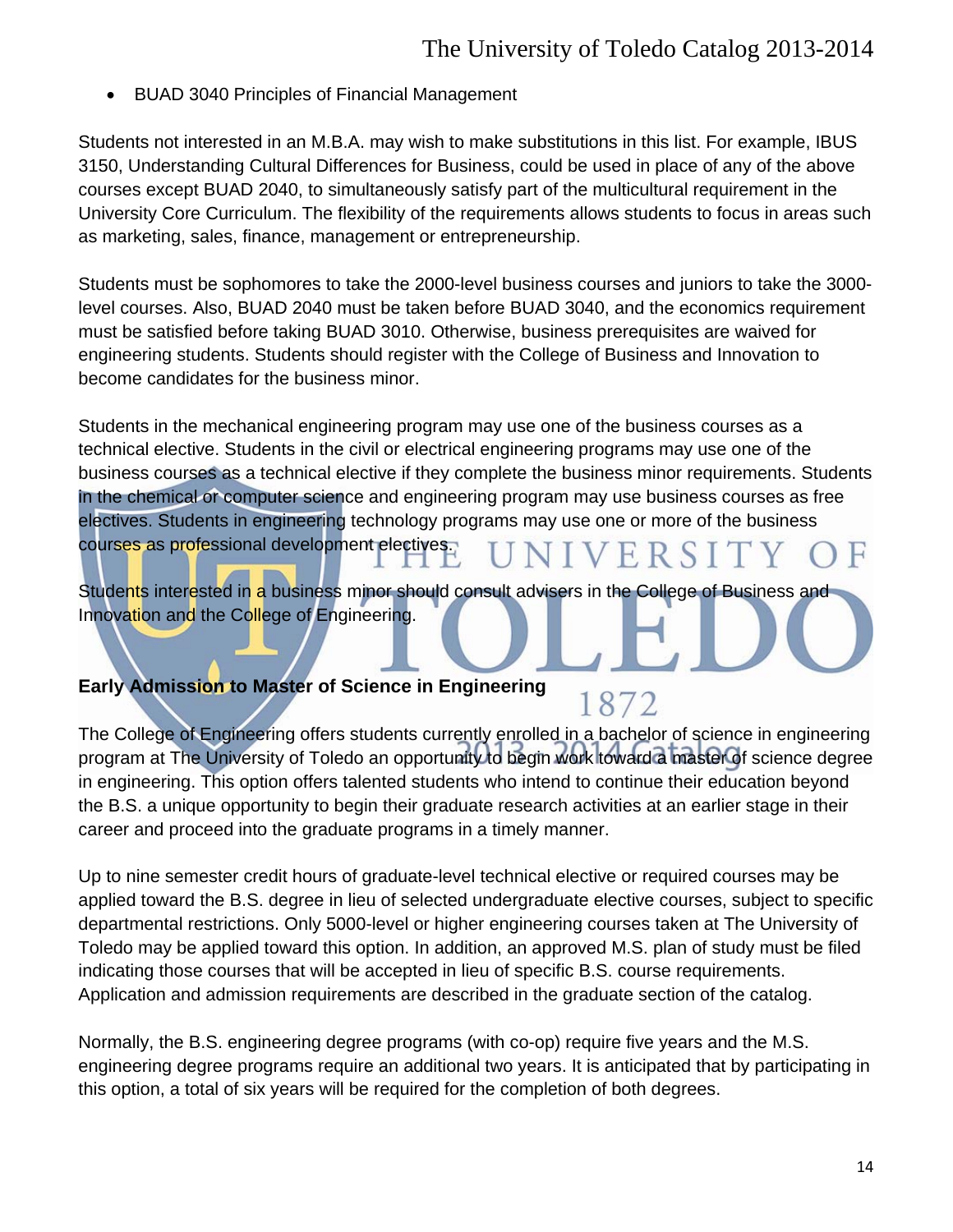#### **Joint B.S. in Engineering or Engineering Technology/M.B.A. Program**

The College of Business and Innovation, in conjunction with the College of Engineering, offers a program whereby a student may earn a bachelor of science in engineering or engineering technology and a master of business administration (M.B.A.). This program provides a unique opportunity to combine business and engineering skills to prepare graduates for global competitiveness and supports the mission to prepare corporate leaders for the future. The program should be particularly attractive to students who want to start their own company or who simply want to develop an appreciation for how engineering and business complement each other.

This program will allow engineering students in their final two semesters of study to begin taking M.B.A. courses while completing their B.S. Students with senior standing may be formally admitted in-to the M.B.A. program and can complete the M.B.A. at the end of six years of study. The business undergraduate prerequisites can be satisfied as part of the undergraduate curriculum.

To be admitted to the program, students must have senior standing, score a minimum of 450 on the Graduate Management Admissions Test (GMAT) and have at least a 3.0 cumulative GPA. Students also must have completed the requirements for the business minor. The business minor courses should be chosen carefully however, as not all business minor courses can be used towards the M.B.A. The six business courses listed in the business minor section plus MIME 2600 or ECON-1150 and 1200 satisfy the basic core prerequisite requirement for the M.B.A. program for engineering students.

Students who wish to pursue the program should inform the associate dean of undergraduate studies in the College of Engineering during their junior year and complete the GMAT by the end of their junior year. Students should submit completed application materials to the Graduate School for admission to the M.B.A. program before the fall semester of their senior year.  $100$ 

Upon admission to the program by the Graduate School and the College of Business and Innovation, students will be classified as special provisional graduate students so that they may take graduate courses while completing the bachelor of science degree requirements. Students' special status must be tracked by the M.B.A. office to assure AACSB compliance. Also, the B.S. in engineering or engineering technology must be granted in a semester prior to graduating with the M.B.A.

To satisfy the requirements for the M.B.A., students must complete all of the core and elective required courses in the M.B.A. program. By choosing the correct courses, this may be accomplished with six undergraduate- and 11 graduate-level business courses.

Normally, the B.S. engineering degree programs (with co-op) require five years, and the M.B.A. would require an additional two years. It is anticipated that by enrolling in the two programs simultaneously, a total of six years will be required for completion of both degrees. Similarly, for engineering technology students, the degree program normally requires four years, and the M.B.A.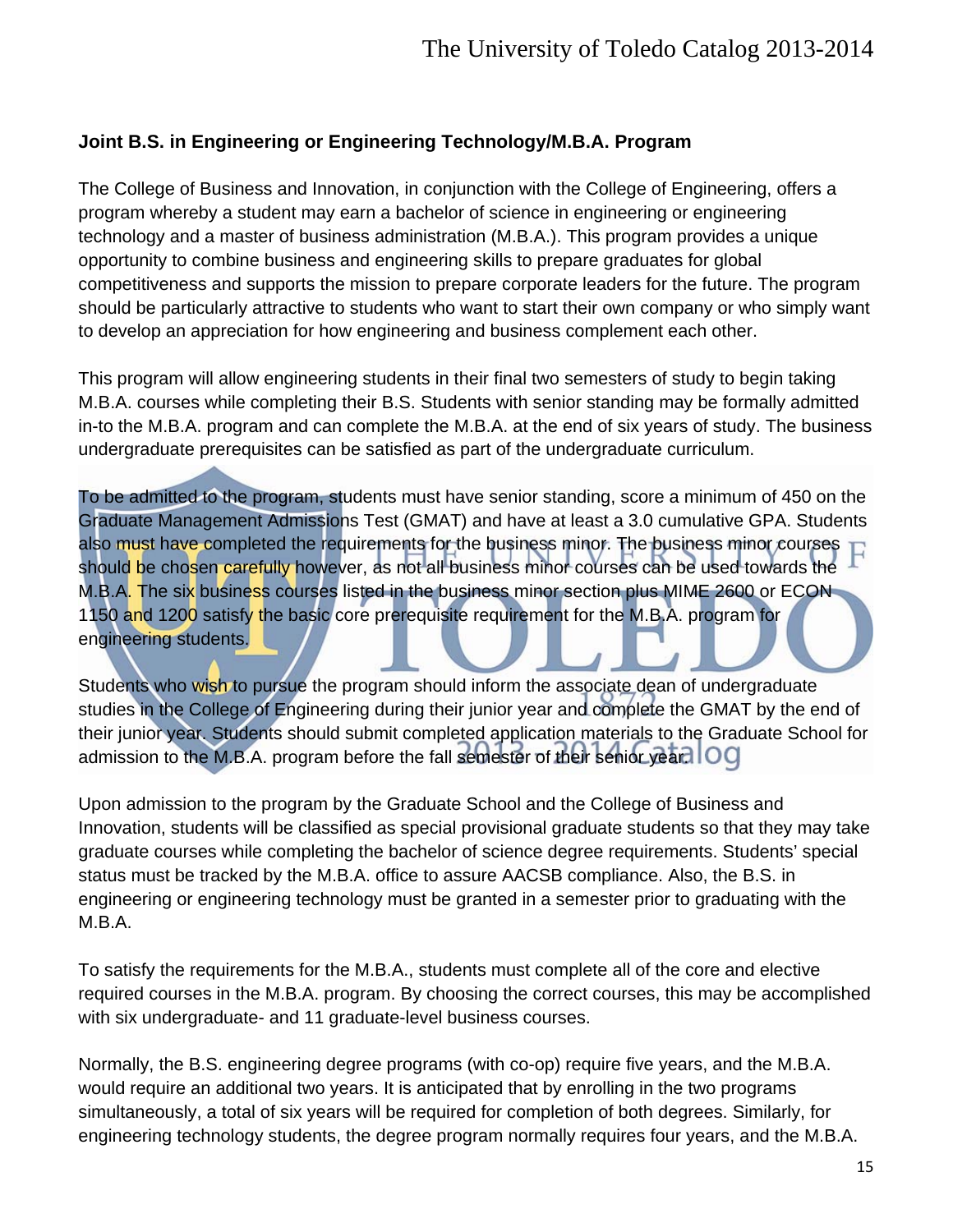program would require an additional two years. It is anticipated that by enrolling in the two programs simultaneously, a total of five and one half years will be required for completion of both degrees.

#### **Guaranteed Admission Program to the University of Toledo College of Law**

Students who graduate with a bachelor of science degree from the College of Engineering, have a minimum GPA of 3.4, an LSAT score at or above the 50th percentile, and who have not committed an act or acts involving moral turpitude (e.g., a felony, an academic suspension) will be guaranteed admission to The University of Toledo College of Law upon submission of a completed application.

### **College of Engineering Faculty**

#### **Department of Bioengineering**

**Halim Ayan**, 2012, assistant professor B.S., Ege University; Ph.D., Drexel University

**Brent D. Cameron**, 2000, associate professor B.S.B.E., M.S.B.E., Ph.D., Texas A&M University

UNIVERSITY **Ronald L. Fournier**, 1985, professor B.S.Ch.E., M.S.Ch.E., Ph.D., The University of Toledo; P.E. (Ohio)

**Vijay K. Goel**, 2000, distinguished university professor & McMaster/Gardner endowed chair B.E., Panjabi University; M.E., Roorkee University; Ph.D., University of New South Wales

**Mohamed Samir Hefzy**, 1987, professor and associate dean of graduate studies B.S., Cairo University; B.S., Ainshams University; M.S., Ph.D., University of Cincinnati Ididioù

**Jian-yu Lu**, 1997, professor B.S.E.E., Fudan University; M.S., Tongji University; Ph.D., Southeast University

**Scott C. Molitor**, 2000, associate professor and undergraduate program director B.S.E., University of Michigan; Ph.D., Johns Hopkins University School of Medicine

**Arunan Nadarajah**, 1996, professor and chair B.Tech.Ch.E., Indian Institute of Technology; M.S.Ch.E., Ph.D., University of Florida

**Patricia A. Relue**, 1993, associate professor and graduate program director B.S.Ch.E., The University of Toledo; M.S.ChE., Ph.D., University of Michigan

**Eda Yildirim-Ayan**, 2010, assistant professor

B.S. Ege University; M.S., Izmir Institute of Technology; Ph.D., Drexel University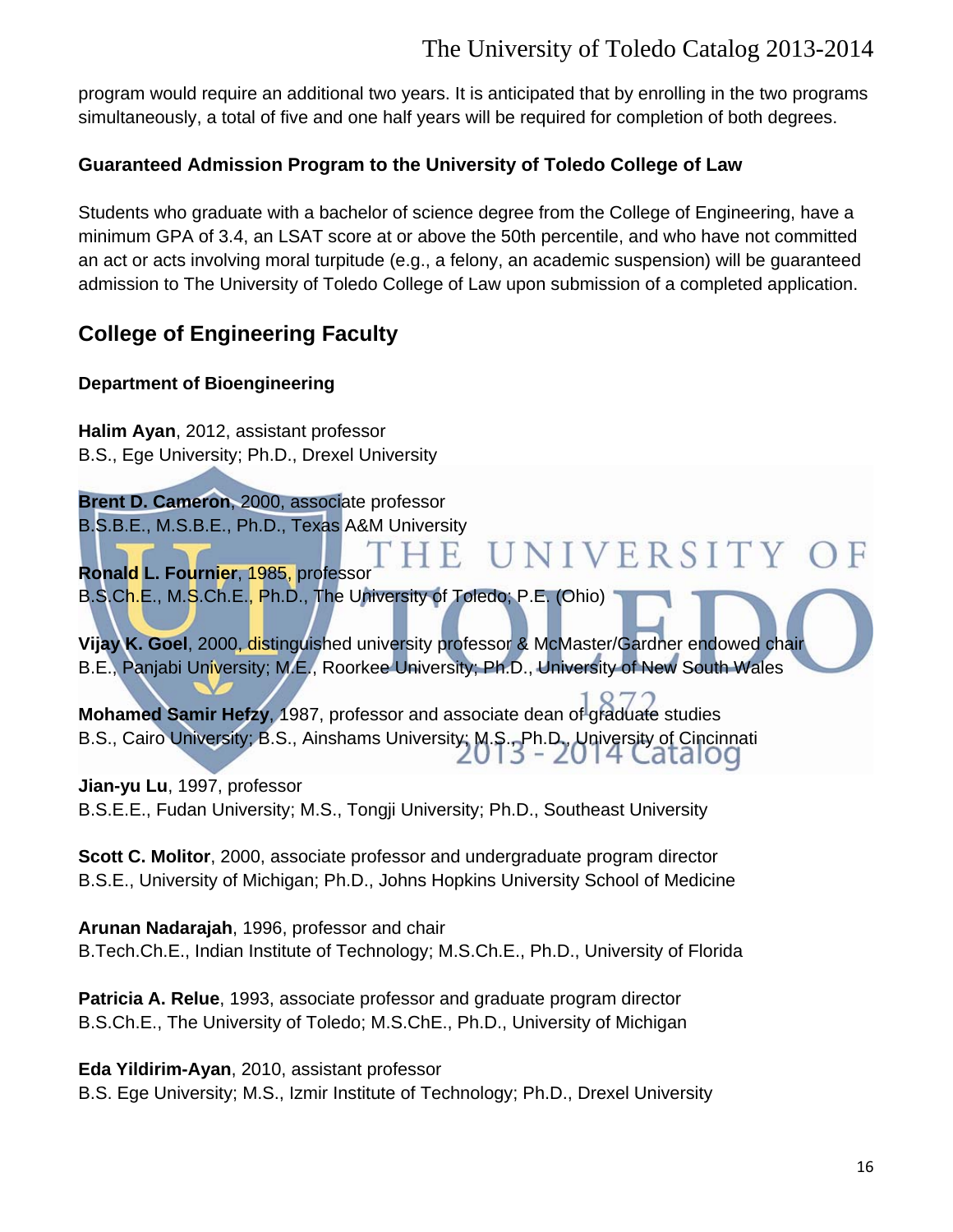#### *Emeritus Faculty*

**Frank J. Kollarits**, 1980, professor emeritus B.S., M.S., John Carroll University; Ph.D., The Ohio State University

#### **Demetrios D. Raftopoulos**, 1967, professor emeritus

B.S.C.E., Widener College; M.S.C.E., University of Delaware; Ph.D., Pennsylvania State University; P.E. (Pennsylvania, Ohio, New Jersey)

**Vikram J. Kapoor**, 1994, professor & dean emeritus

M.S., Ph.D., Lehigh University

#### **Department of Chemical and Environmental Engineering**

**Maria R. Coleman**, 1998, professor

B.S., Ch. E., Louisiana Tech University; Ph.D., The University of Texas at Austin; PE (Arkansas)

**John P. Dismukes**, 1996, professor emeritus B.S., Auburn University; Ph.D., University of Illinois

Ι **Isabel C. Escobar**, 2000, professor and interim asst. dean for research development and out-reach B.S.Env.E., M.S.Env.E., Ph.D., University of Central Florida

**Saleh A. Jabarin,** 1987, professor and director of the Polymer Institute B.A., Dartmouth College; M.S., Polytechnic Institute of New York; Ph.D. University of Massachusetts 1872

**Dong-Shik Kim**, 2000, associate professor and undergraduate program director B.S.Ch.E., M.S.Ch.E., Seoul National University; Ph.D., University of Michigan OC

**Yakov Lapitsky**, 2009, assistant professor B.S. Chemistry, B.S.ChE., University of Minnesota; Ph.D. Chemical Engineering, University of Delaware

**Steven E. LeBlanc**, 1980, professor and executive associate dean of academic affairs B.S.Ch.E., The University of Toledo; M.S.Ch.E., Ph.D., University of Michigan; PE (Ohio)

**G. Glenn Lipscomb**, 1994, professor and chair B.S.Ch.E., University of Missouri - Rolla; Ph.D., University of California - Berkeley

**Constance A. Schall**, 1997, professor and graduate program director B.S.Ch.E., Cornell University; M.S.Ch.E., Ph.D., Rutgers University; PE (New Jersey)

**Sasidhar Varanasi**, 1984, professor

B.S.Ch.E., Andhra University; M.S., Indian Institute of Technology; Ph.D.,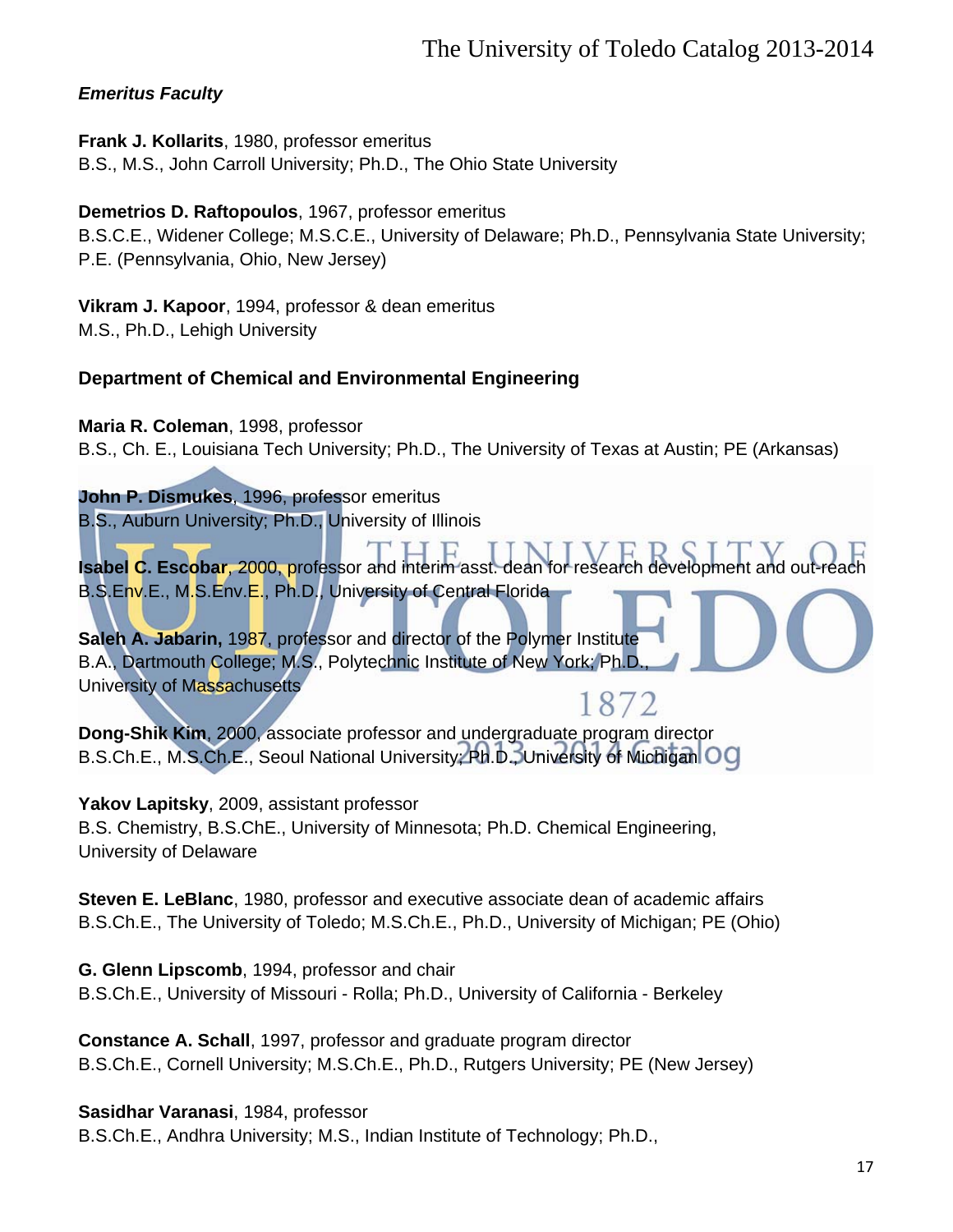State University of New York

**Sridhar Viamajala**, 2009, associate professor

B.Tech (Hons) Chemical Engineering, Indian Institute of Technology; Ph.D. Chemical Engineering, Washington State University

**Prestige Faculty Martin A. Abraham**, 1996, professor

B.S.Ch.E., Rensselaer Polytechnic Institute; Ph.D., University of Delaware; PE (Oklahoma)

#### *Emeritus Faculty*

**Gary F. Bennet**t, 1963, professor emeritus B.Sc., Queen's University; M.S.E., Ph.D., University of Michigan; PE (Ontario)

**Millard L. Jones**, 1966, professor emeritus B.S.Ch.E., University of Utah; M.S.Ch.E., Ph.D., University of Michigan

**James W. Lacksonen**, 1967, professor emeritus B.Ch.E., M.S., Ph.D., The Ohio State University; PE (Ohio)

١ VERSITY **Leslie E. Lahti**, 1967, professor emeritus B.S.Ch.E., Tri-State College; M.S.Ch.E., Michigan State University; Ph.D. Carnegie Mellon University, PE (Ohio)

**Bruce E. Poling**, 1990, professor emeritus B.Ch.E., M.Sc., The Ohio State University; Ph.D., University of Illinois; PE (Missouri)

**Department of Civil Engineering** 

## 2013 - 2014 Catalog

 $18/2$ 

**Defne Apul**, 2004, associate professor B.S., Ch.E., Bogazici University; M.S. Env.E., Michigan Technological University; Ph.D.,

University of New Hampshire; E.I. (New Hampshire)

**Yein Juin Eddie Chou**, 1989, professor B.S., M.S.C.E., National Taiwan University; Ph.D., Texas A & M University; PE (Ohio)

**Cyndee Gruden**, 2003, associate professor and undergraduate program director B.S.C.E, M.S., University of New Hampshire; Ph.D., University of Colorado at Boulder; PE (New Hampshire)

**Ashok Kumar**, 1980, professor and chair B.S.E., Aligarth University; M.S., University of Ottawa; Ph.D., University of Waterloo; PE (Alberta)

**Douglas K. Nims**, 1991, associate professor B.S.C.E., M.S., The Ohio State University; M.B.A., University of Michigan; Ph.D.,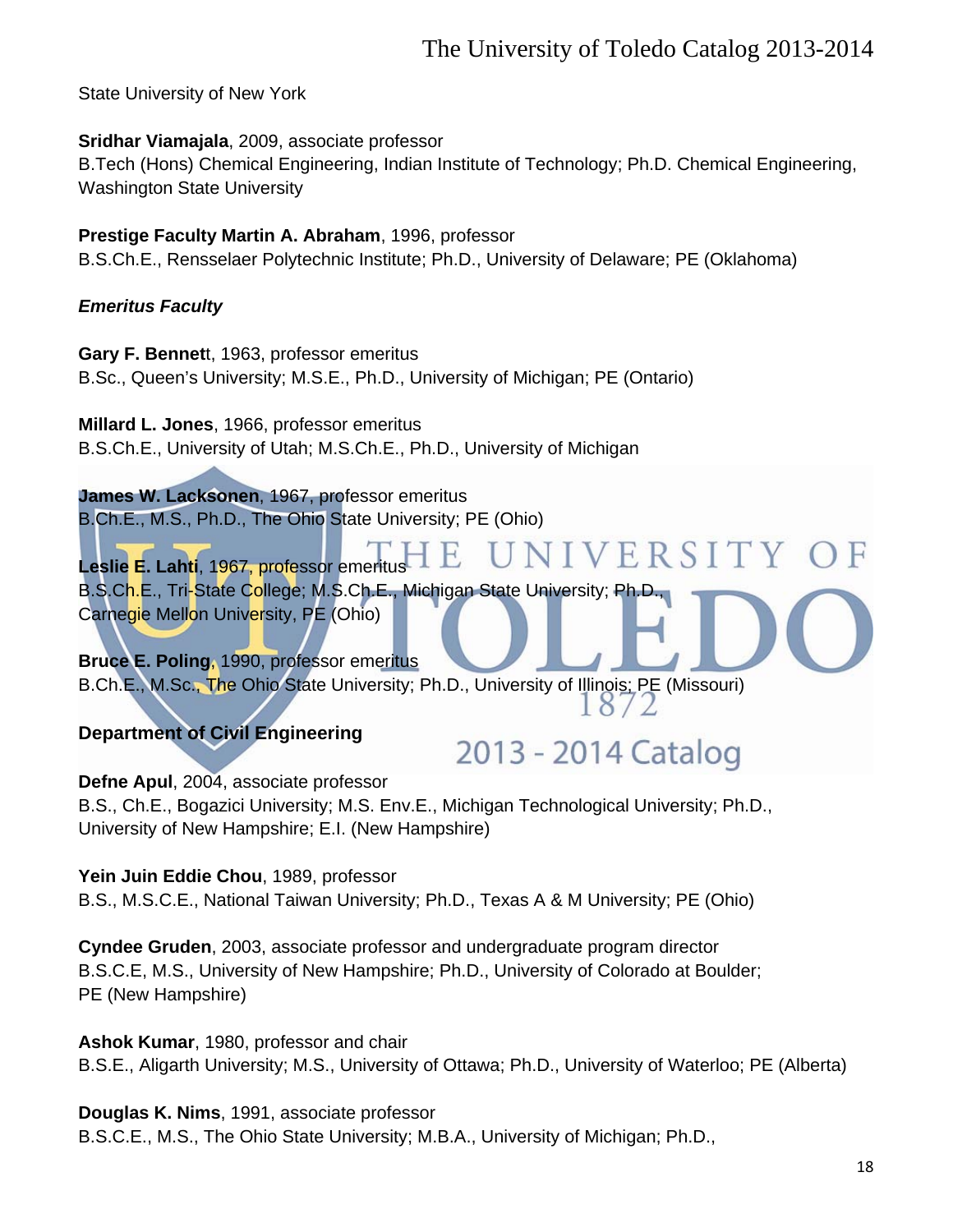University of California - Berkeley; PE (California)

**Azadeh Parvin,** 1993, associate professor and graduate committee chair B.S.C.E., M.S., D.Sc., George Washington University

**Brian W. Randolph**, 1987, professor, honors director and senior associate dean of undergraduate studies

B.S.C.E., M.S., University of Cincinnati; Ph.D., The Ohio State University; PE (Ohio)

**Youngwoo Seo**, 2009, associate professor B.S., MS Civil Engineering, Sungkyunkwan University; Ph.D., Environmental Engineering, University of Cincinnati

#### *Emeritus Faculty*

ľ

**Donald I. Angelbeck**, 1971, professor emeritus B.S.C.E., M.S.C.E., Washington University; Ph.D., Purdue University; PE (Ohio, Michigan)

**Gerald R. Frederick**, 1966, professor emeritus B.S.C.E., The University of Toledo; M.S., Ph.D., Purdue University; PE (Ohio) I

**Kuan-Chen Fu**, 1967, professor emeritus B.S.C.E., Taiwan College of Engineering; M.S.C.E., Ph.D., University of Notre Dame; PE (Indiana)

**Jiwan D. Gupta**, 1980, professor emeritus B.E.C.E, University of Jabalpur; Ph.D., University of Waterloo; PE (Ohio)

**Andrew G. Heydinger**, 1982, professor emeritus B.S.C.E., University of Cincinnati; M.S.C.E., University of Pittsburgh; Ph.D., University of Houston; PE (Ohio)

**Benjamin Koo**, 1965, professor emeritus

B.S.C.E., St. John's University in Shanghai; M.S., Ph.D., Cornell University; PE (Ohio, New York)

**Naser Mostaghel**, 1990, professor emeritus

B.S., Abadan Institute of Technology; M.S., Ph.D., University of California - Berkeley; PE (Iran)

**George J. Murnen**, 1958, professor emeritus

B.S.C.E., The University of Toledo; M.S., University of Illinois; Ph.D., University of Notre Dame; PE (Ohio)

**Mark A. Pickett**, 1983, professor emeritus B.S.C.E., Marquette University; M.S.C.E., Ph.D., University of Connecticut; PE (Ohio, Wisconsin)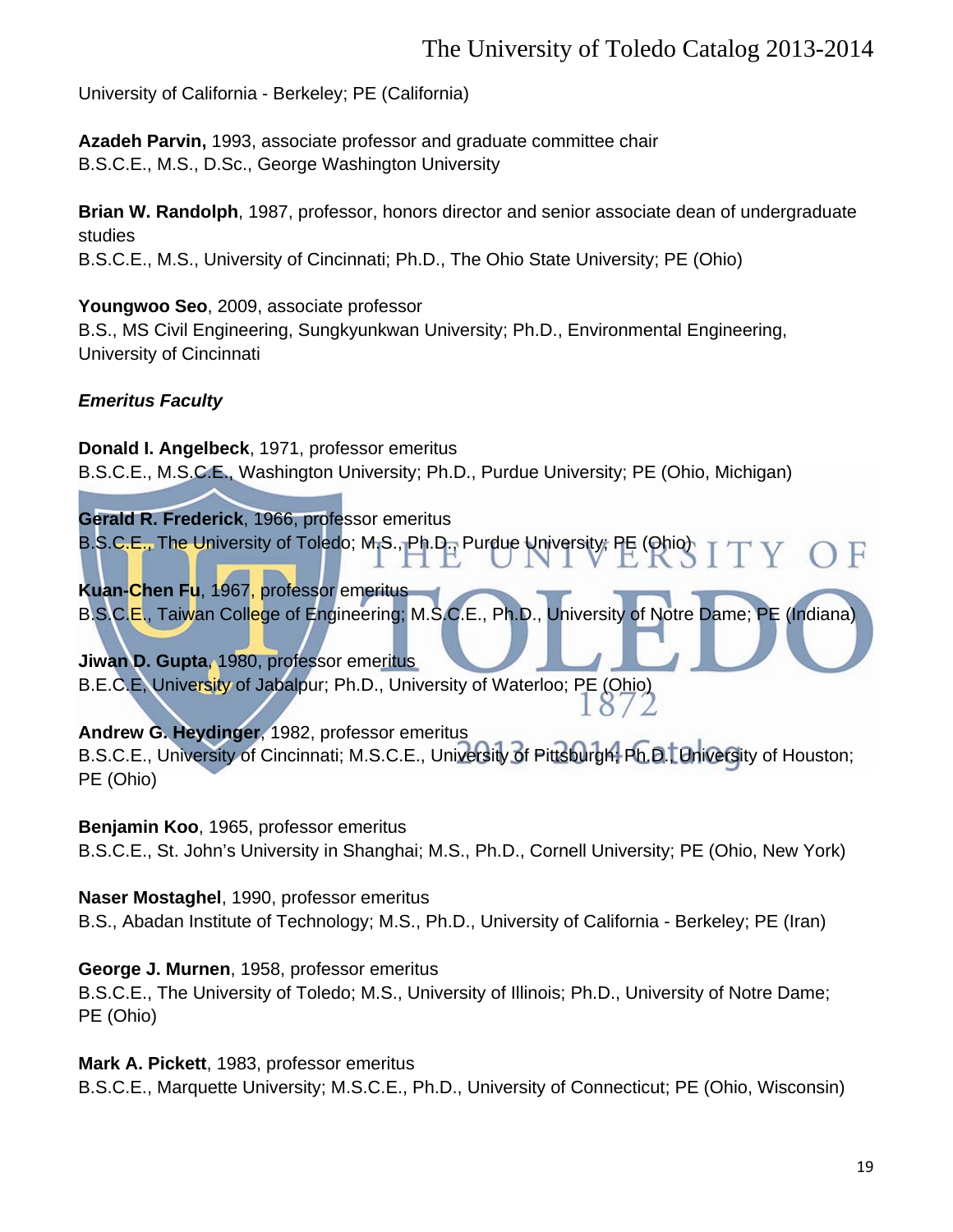#### **Department of Electrical Engineering and Computer Science**

**Mansoor Alam**, 1989, professor, graduate program director and chair B.S.E.E, Aligarth University; M.S., Ph.D., Indian Institute of Science

#### **Jackson Carvalho**, 2008, associate professor

M.S., Electrical Engineering, University of Maine; PhD, Computer Science, University of Western Ontario, Canada

**Vijay Devabhaktuni**, 2008, associate professor B.Eng. M.Sc. Birla Institute of Technology and Science, India; Ph.D. Carleton University; Canada

**Daniel Georgiev**, 2006, associate professor M.S., Physics, Sofia University, Blugaria; Ph.D., Electrical and Computer Engineering and Computer Science, University of Cincinnati

**Gerald R. Heuring**, 1987, assistant professor B.S.C.S.E., B.S.I.E., M.S.I.E., The University of Toledo; Ph.D., University of Illinois - Urbana/Champaign

Ι VIVERSITY ( **Mohsin M. Jamali**, 1984, professor B.S.E.E., Aligarth University; M.S.E.E., University of Saskatchewan; Ph.D., University of Windsor

**Rashmi Jha**, 2008, assistant professor B.Tech., Indian Institute Of Technology, Kharagpur; M.S.E.E., Ph.D., North Carolina State University

1872 **Anthony D. Johnson**, 1988, associate professor Dip. Ing. (Electrical Engr.), Ph.D., University of Belgrade

**Weng Kang**, 2000, associate professor M.S., Physics, Ohio University; M.S., Ph.D., Electrical Engineering, University of Tennessee

**Devinder Kaur**, 1989, associate professor M.S. (Physics), Panjab University; M.S. (Medical Physics), University of Aberdeen; M.S., Ph.D., Wayne State University

**Junghwan Kim**, 1988, professor B.S., Seoul National University; M.S., Ph.D., Virginia Polytechnic Institute & State University; PE (Ohio)

**Henry F. Ledgard**, 1989, professor B.S. (E.E.), Tufts University; M.S., Ph.D., Massachusetts Institute of Technology

**Richard G. Molyet**, 1980, lecturer, undergraduate program director and professor emeritus B.S.E.E., M.S.E.E., Ph.D., The University of Toledo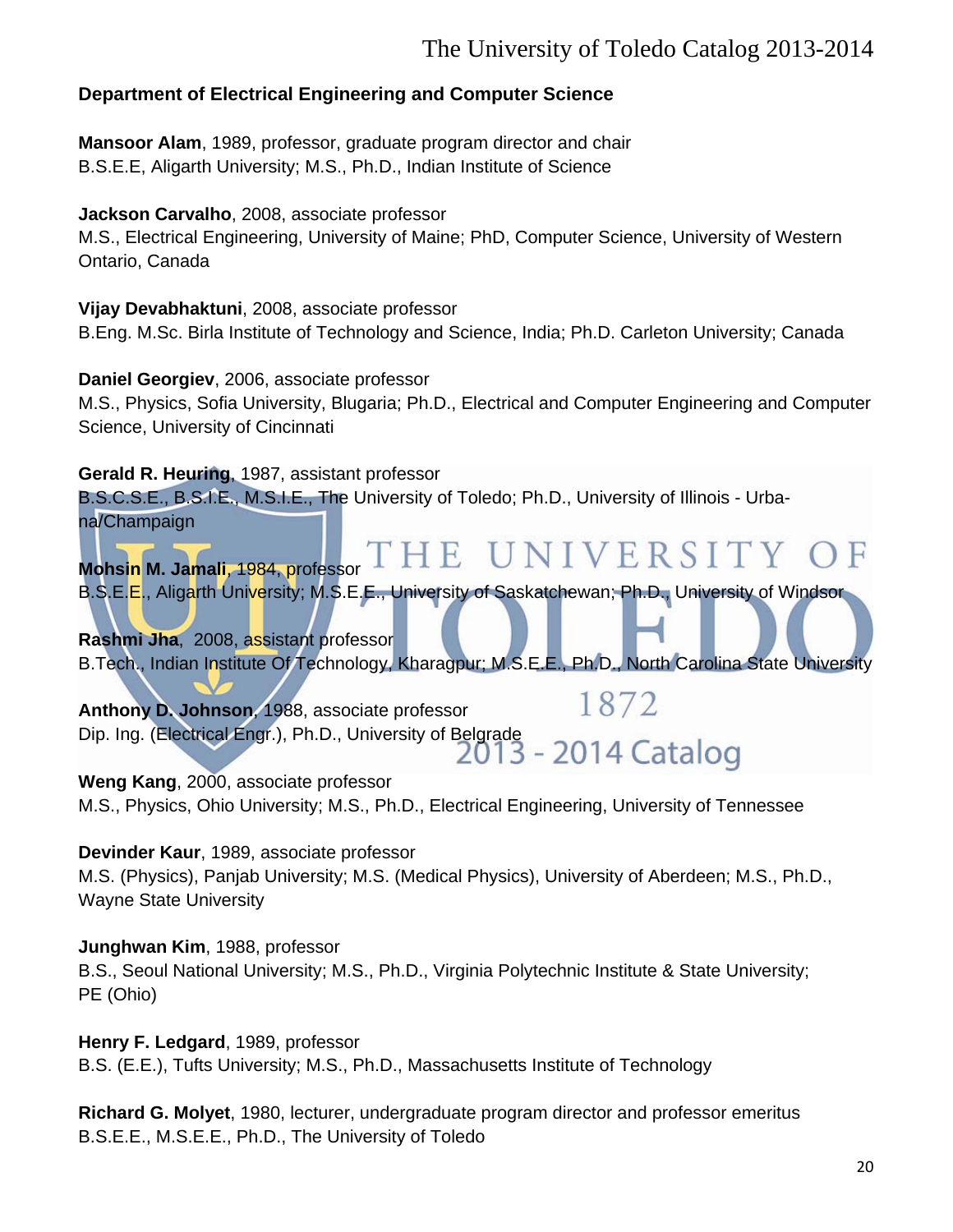#### **Mohammed Y. Niamat**, 1990, professor

B.Sc. (E.E.), M.E., Aligarth University; M.Sc., University of Saskatchewan; Ph.D., The University of Toledo

**Ezzatollah Salari**, 1985, professor B.S.E.E., Iran College of Science & Technology; M.S., Ph.D., Wayne State University

#### **Gursel Serpen**, 1993, associate professor

B.S.E.E., Air Force Academy - Turkey; M.S.E.E., Air Force Institute of Technology; Ph.D., Old Dominion University

**Lawrence Thomas**, 2010, assistant professor B.A., Computer Science, University of Tennessee; M.S., Ph.D., Computer Science, Vanderbilt University

**Lingfeng Wang**, 2009, assistant professor B.S. and M.S. from Zhejiang University, China; M.S. from National University of Singapore

THE UNIVERSITY

#### *Emeritus Faculty*

I

**Adel H. Eltimsahy**, 1968, professor emeritus B.S.E.E., Cairo University; M.S.E.E., Ph.D., University of Michigan

**Donald J. Ewing**, 1954, professor emeritus B.S.E.E., The University of Toledo; M.S.E.E., Massachusetts Institute of Technology; Ph.D.,  $8/2$ University of Wisconsin

2013 - 2014 Catalog **John Hemdal**, 1986, professor emeritus B.S.E.E., M.S.E.E, Ph.D., E.E., Purdue University

**Vikram J. Kapoor**, 1994, professor and dean emeritus M.S., Ph.D., Lehigh University

**Subhash Kwatra**, 1977, professor emeritus B.E., M.E., Birla Institute; Ph.D., University of South Florida

**Thomas A. Stuart**, 1975, professor emeritus B.S.E.E., University of Illinois; M.E., Ph.D., Iowa State University; PE (Ohio)

#### **Prestige Faculty**

**Robert Collins**, NEG endowed chair and professor of physics Ph.D., Harvard University

**Alvin Compaan**, professor and chair, department of physics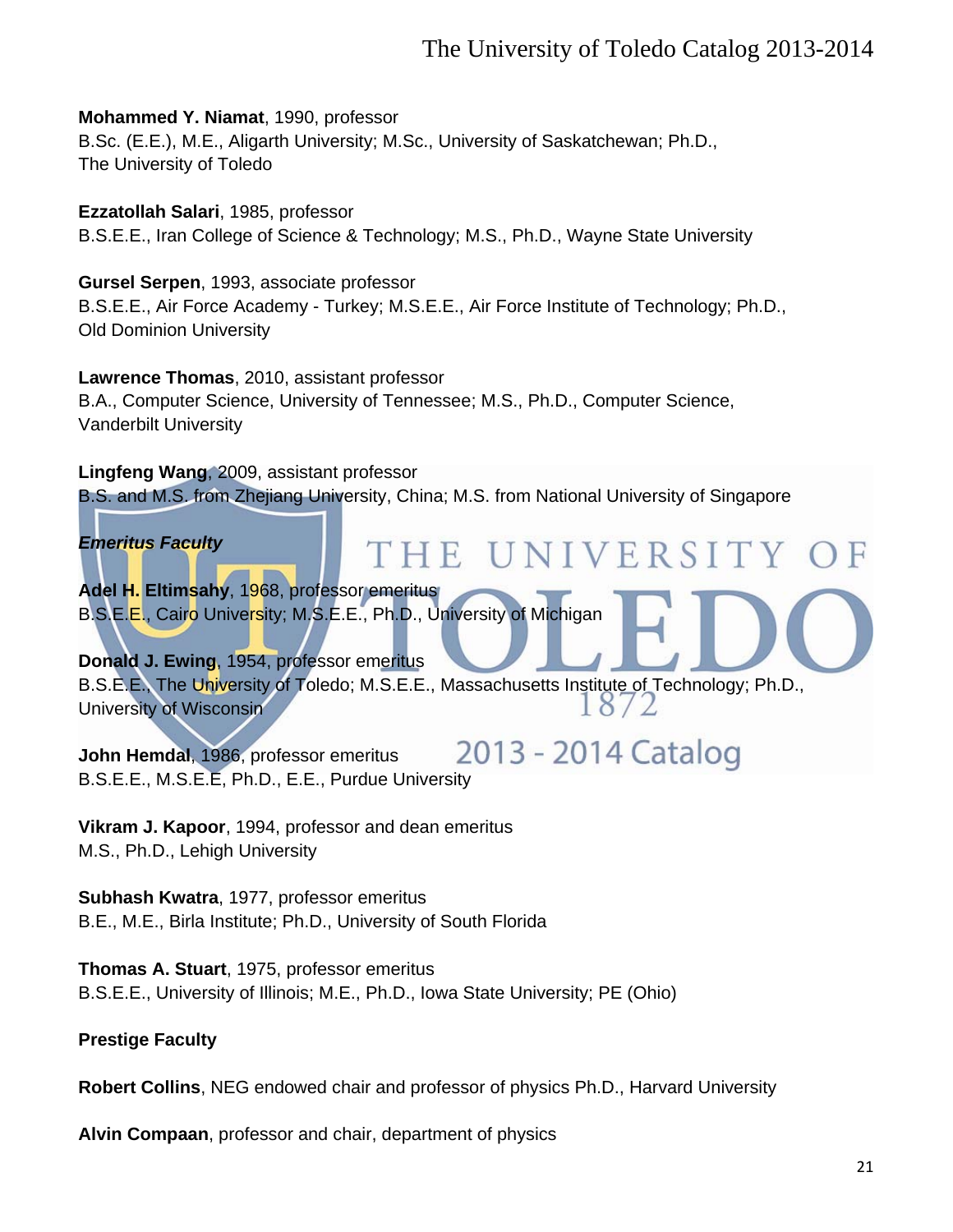**Xunming Deng**, 1996, adjunct professor M.S., Ph.D., University of Chicago

**Sanjay Khare**, assistant professor of physics B.Sc., Bombay University – India; M.Sc., Indian Institute of Technology – India; Ph.D., University of Maryland

**Sylvain Marsillac**, assistant professor of physics PH.D., University of Nantes - France

#### **Department of Mechanical, Industrial and Manufacturing Engineering**

**Abdollah A. Afjeh**, 1984, professor and chair B.S.M.E., Arya Mehr University of Technology; M.S.M.E., Ph.D., The University of Toledo; PE (Ohio)

**Lesley Berhan**, 2004, associate professor B.S., University of West Indies; M.S., M. I. T., Ph.D., University of Michigan

Ι F. UNIVERSITY **Sarit Bhaduri** , 2007, professor B.S., MS Physics, Indian Institute of Technology; Ph.D. State University of New York at Stony Brook

**Mohammad Elahinia**, 2004, associate professor B.S., KN Toosi University of Technology; M.S. Tehran Polytechnic; M.S. Villanova University; Ph.D., Virginia Polytechnic University 1872

**Ali Fatemi**, 1987, distinguished university professor B.S.C.E., M.S.C.E., Ph.D., University of Iowa 2013 - 2014 Catalog

**Matthew Franchetti**, 2008, assistant professor and undergraduate program director B.S., M.S., Ph.D., Industrial Engineering, The University of Toledo; M.B.A., The University of Toledo, PE (Ohio)

**Mohamed Samir Hefzy**, 1987, professor, and associate dean of graduate studies B.S., Cairo University; B.S., Ainshams University; M.S., Ph.D., University of Cincinnati; PE (Ohio)

**Duane Hixon**, 2000, associate professor B.S., M.S., Ph.D. Georgia Institute of Technology

**Ahalapitiya H. Jayatissa**, 2003, associate professor B.Sc., M.Phil., University of Ruhuna, Sri Lanka; Ph.D., Shizuoka University

**Manish Kumar**, 2012, associate professor B. Tech., Indian Institute of Technology; M.S., Ph.D., Duke University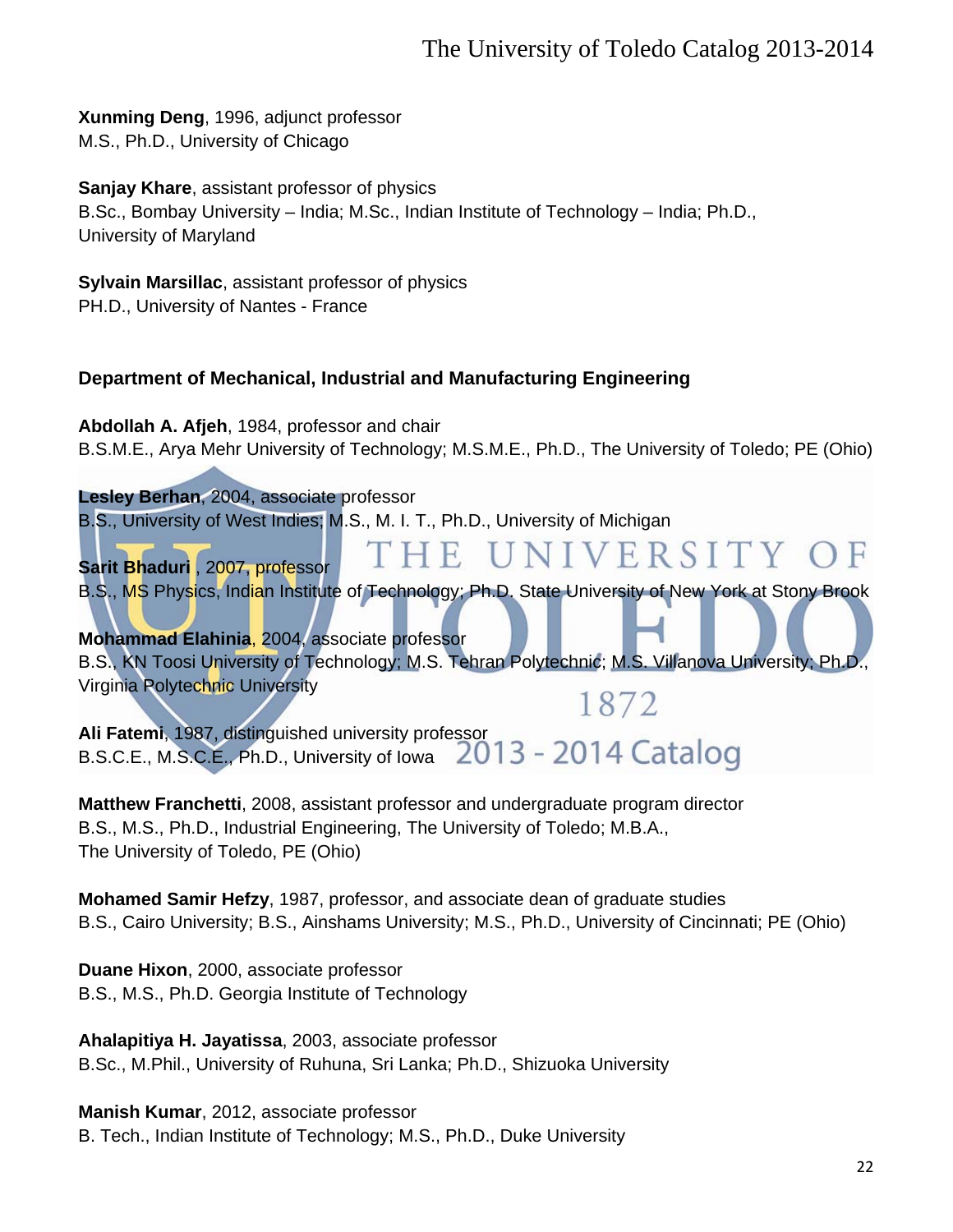**JIVERSI** 

**Ioan D. Marinescu**, 1997, professor and director of Precision Micro-Machining Center B.S., M.S., Polytechnic Institute of Budapest; Ph.D., University of Galatzi

**Nagi G. Naganathan**, 1986, professor and dean B.S.M.E., University of Madras, India; M.S.M.E., Clarkson University; Ph.D., Oklahoma State University

**Tsung-Ming Terry Ng**, 1991, professor B.S., M.S., University of Wisconsin; Ph.D., University of California - Berkeley

**Efstratios Nikolaidis**, 2000, professor and graduate program director B.S.E., National Technical University of Athens; M.S., Ph.D., University of Michigan

**Douglas L. Oliver**, 1985, associate professor B.A., University of Washington; M.S.M.E., Ph.D., Washington State University; PE (Ohio)

**Mehdi Pourazady**, 1986, associate professor

B.S.M.E., University of Science & Technology - Iran; M.S.M.E., University of Michigan; Ph.D.,

University of Cincinnati

**Chunhua Sheng**, 2009, associate professor B.S., M.S., Nanjing University of Aeronautics and Astronautics; Ph.D., Mississippi State University

E O

**Phillip R. White**, 1979, professor B.S.M.E., The University of Toledo; M.S.M.E., Ph.D., Purdue Universit

**Hongyan Zhang**, 2000, associate professor B.S., Jilin University; M.S., Institute of Metal Research, Chinese Academy of Sciences; Ph.D., The Ohio State University

#### *Emeritus Faculty*

**Robert A. Bennett**, 1985, professor emeritus B.S., M.S., Ph.D., Wayne State University; M.B.A., The University of Toledo

**Steven N. Kramer**, 1973, professor emeritus B.S.M.E., M.S.M.E., Ph.D., Rensselaer Polytechnic Institute; PE (Ohio)

**Theo G. Keith**, 1971, distinguished university professor emeritus B.M.E., Fenn College; M.S.M.E., Ph.D., University of Maryland

**Walter W. Olson**, 1997, professor emeritus B.S., U.S. Military Academy; M.S.M.E., Ph.D., Rensselaer Polytechnic Institute; PE (Virginia)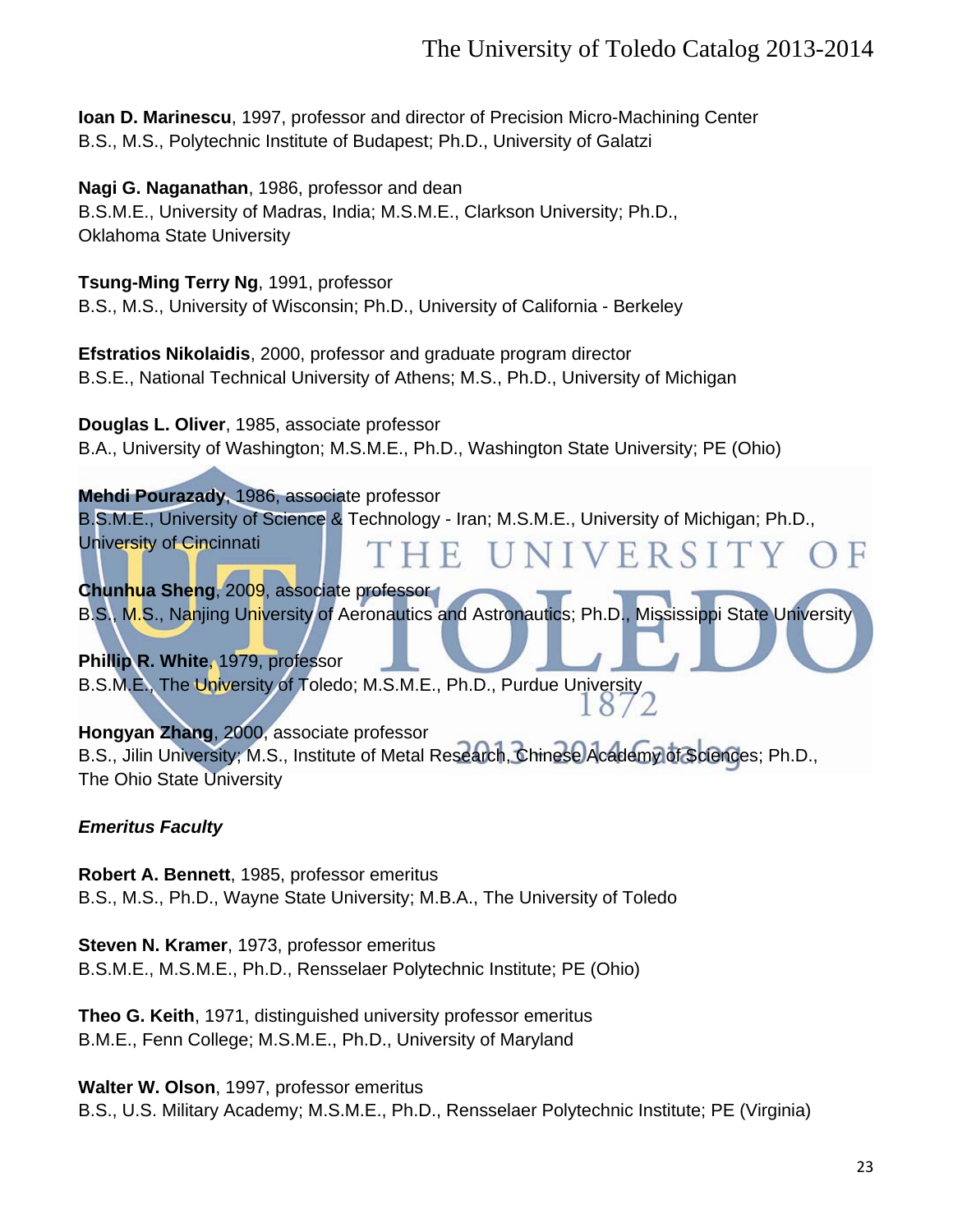#### **Department of Engineering Technology**

**Linda Beall**, 2007, lecturer B.A., Sara Lawrence College; M.F.A Pratt Institute; M.A. Southern California Institute of Architecture

**Carmen Cioc**, 2013, visiting assistant professor M.S.,PhD, The University of Toledo

**William T. Evans**, 1986, professor, PT masters program director and director of undergrad program (E.E.T.) B.S.E.E., University of Illinois; M.S.E.E., Ph.D., The University of Toledo; PE (Ohio, Indiana)

**Cyrus K. Hagigat**, 2002, associate professor B.S.M.E., University of Maryland; M.S.C.S., Central Michigan University; M.S.M.E., University of Akron; Ph.D., Case Western Reserve University; PE (Ohio)

**Nicholas Kissoff**, 1999, associate professor and director of undergraduate program (C.E.T.) B.S., M.S., Ph.D., The University of Toledo; PE (Ohio, Michigan)

 $H_{\rm c}$ R<sub>SI</sub> **Ganapathy V. Narayanan**, 2003, associate professor B.Tech., M.Tech., Indian Institute of Technology; Ph.D., University of Minnesota

**Mohammed Y. Niamat**, 1990, professor B.Sc. (E.E.), M.E., Aligarth University; M.Sc., University of Saskatchewan; Ph.D. The University of Toledo 1872

**Allen Rioux**, 1986, associate professor and chair B.S., The University of Toledo; M.S., University of Michigan 2014 Catalog

**Richard A. Springman**, 1979, assistant professor and director of student support B.M.E., M.S.M.E, The Ohio State University; PE (Ohio)

**Hong Wang**, 2006, assistant professor and undergraduate program director (CSET) B.S., Biology, Lanzhou University, China; M.S., Ph.D., Computer Science, Kent State University

#### *Emeritus Faculty*

Ι

**Daryl R. Blanchard**, 1969, professor emeritus B.S. Architecture, University of Cincinnati; Registered Architect (Ohio)

**James L. Kamm**, 1974, professor emeritus B.S., Carnegie Institute of Technology; Ph.D., The Ohio State University

**James F. Machen**, 1954, professor emeritus